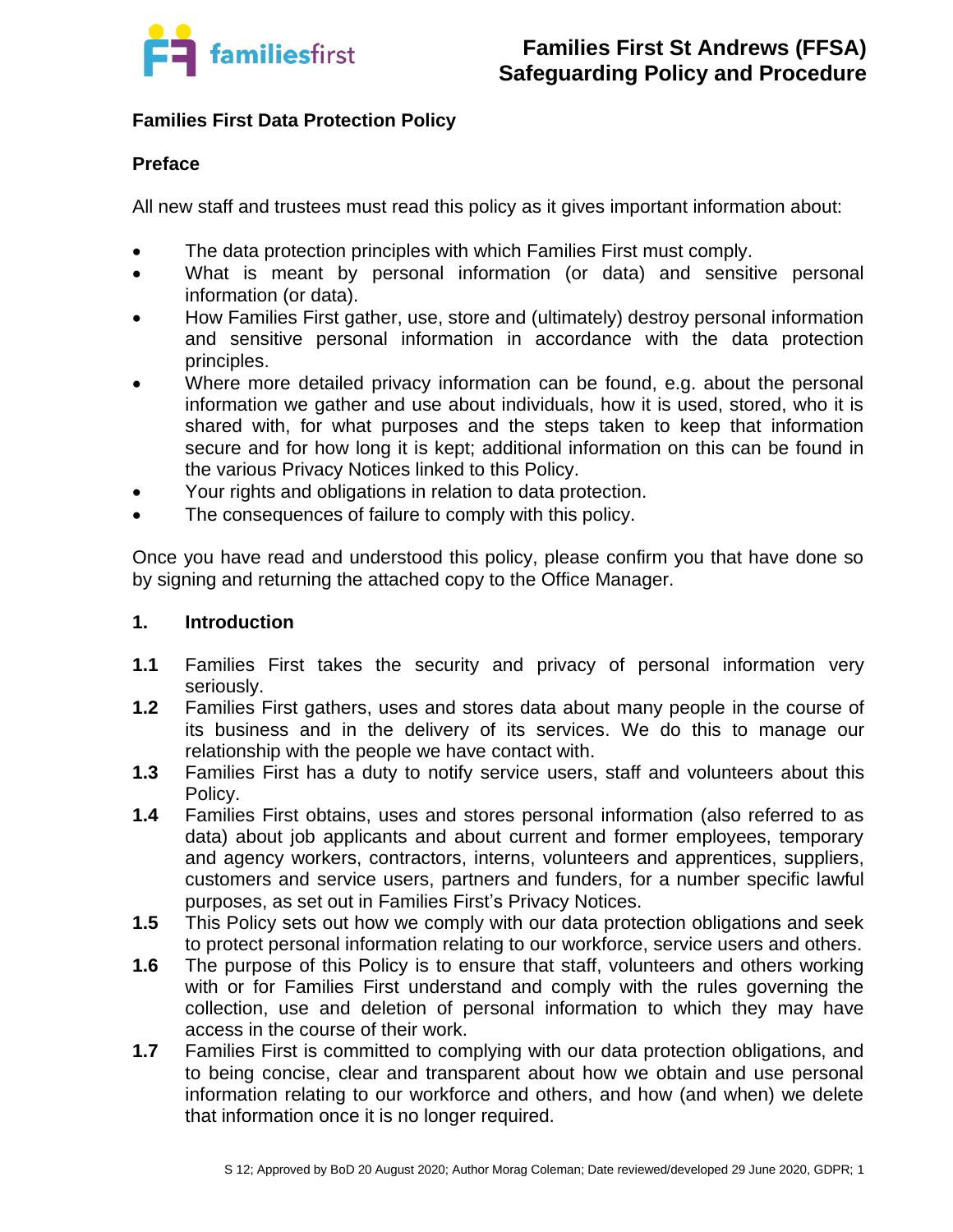

- **1.8** Families First Manager (Morag Coleman) is responsible for data protection compliance within the organisation. If you have any questions or comments about the content of this policy or if you need further information, you should contact her by phone or email at:
	- 01334 208086
	- [manager@familiesfirststandrews.org.uk](mailto:manager@familiesfirststandrews.org.uk)

### **2. Scope**

- **2.1** This Policy applies to the personal information of job applicants and about current and former employees, temporary and agency workers, contractors, interns, volunteers and apprentices, suppliers, service users, partners and funders and any other third parties we have connections with.
- **2.2** Staff should refer to Families First's various privacy notices and other relevant policies such as Confidentiality, IT, Internet and Computer Use, Retention of Records.
- **2.3** Families First will review and update this Policy in accordance with our data protection obligations. It does not form part of any employee's contract of employment and we may amend, update or supplement it from time to time. We will circulate any new or modified policies to staff before they are adopted.

| Criminal records<br>information | Means personal information relating to criminal convictions and<br>offences, allegations, proceedings, and related security measures.                                                                                                                                                                                                                           |
|---------------------------------|-----------------------------------------------------------------------------------------------------------------------------------------------------------------------------------------------------------------------------------------------------------------------------------------------------------------------------------------------------------------|
| Data breach                     | Means a breach of security leading to the accidental or unlawful<br>destruction, loss, alteration, unauthorised disclosure of, or access<br>to, personal information.                                                                                                                                                                                           |
| Data subject                    | Means the individual to whom the personal information relates.                                                                                                                                                                                                                                                                                                  |
| Personal<br>information         | Sometimes known as personal data, means information relating to<br>an individual who can be identified (directly or indirectly) from that<br>information.                                                                                                                                                                                                       |
| Processing<br>information       | Means obtaining, recording, organising, storing,<br>amending,<br>retrieving, disclosing and/or destroying information, or using or<br>doing anything with it.                                                                                                                                                                                                   |
| Pseudonymised                   | Means the process by which personal information is processed in<br>such a way that it cannot be used to identify an individual without<br>the use of additional information, which is kept separately and<br>subject to technical and organisational measures to ensure that the<br>personal information cannot be attributed to an identifiable<br>individual. |

### **3. Definitions**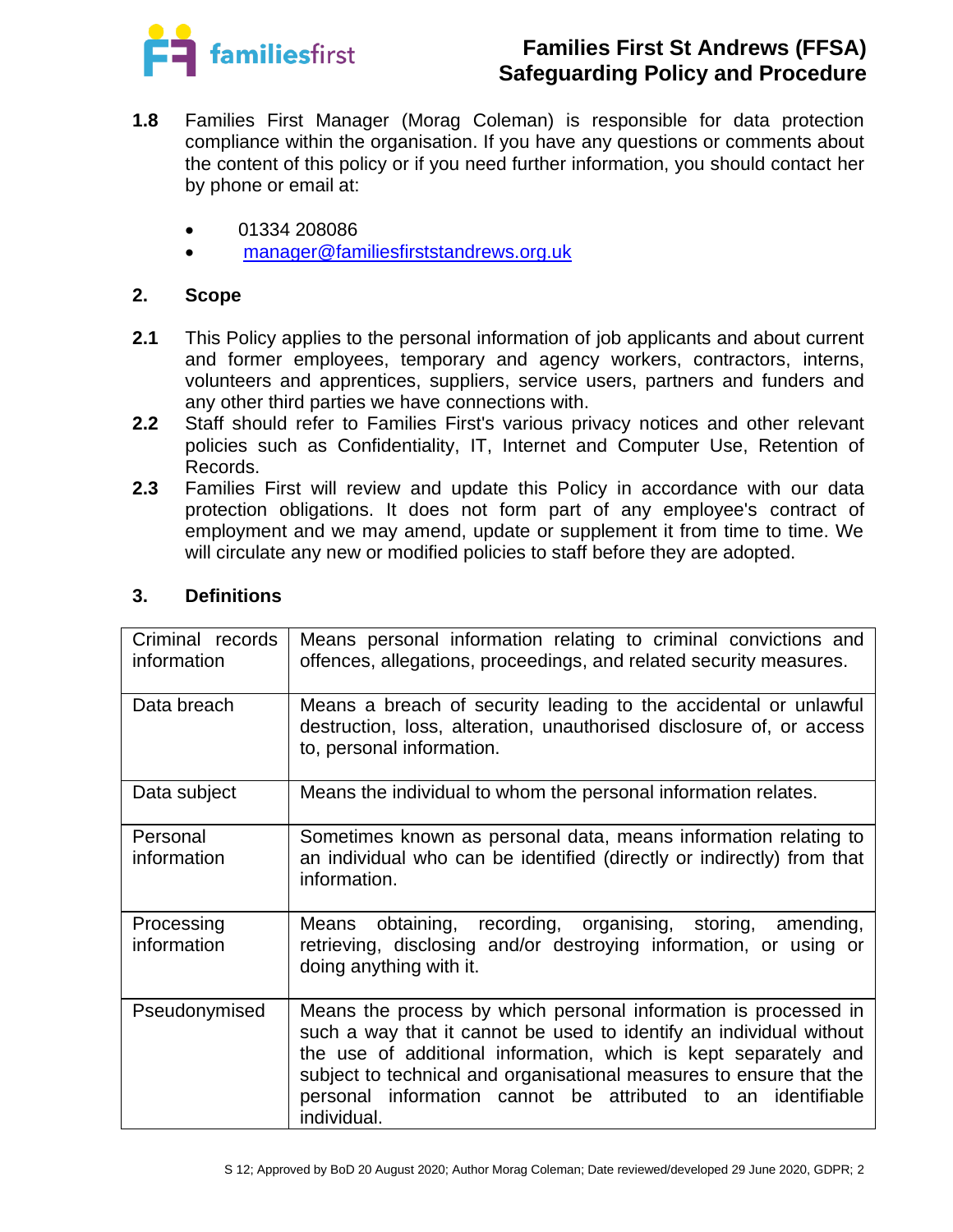

| Sensitive   | Sometimes known as 'special categories of personal data' or           |
|-------------|-----------------------------------------------------------------------|
| personal    | 'sensitive personal data', means personal information about an        |
| information | individual's race, ethnic origin, political opinions, religious or    |
|             | philosophical beliefs, trade union membership (or non-membership),    |
|             | genetics information, biometric information (where used to identify   |
|             | an individual) and information concerning an individual's health, sex |
|             | life or sexual orientation.                                           |
|             |                                                                       |

# **4. Data protection principles**

- **4.1** Families First will comply with the following data protection principles when processing personal information:
	- We will process personal information lawfully, fairly and in a transparent manner.
	- We will collect personal information for specified, explicit and legitimate purposes only, and will not process it in a way that is incompatible with those legitimate purposes.
	- We will only process the personal information that is adequate, relevant and necessary for the relevant purposes.
	- We will keep accurate and up to date personal information, and take reasonable steps to ensure that inaccurate personal information is deleted or corrected without delay.
	- We will keep personal information in a form which permits identification of data subjects for no longer than is necessary for the purposes for which the information is processed.
	- We will take appropriate technical and organisational measures to ensure that personal information is kept secure and protected against unauthorised or unlawful processing, and against accidental loss, destruction or damage.

### **5. Basis for processing personal information**

- **5.1** In relation to any processing activity Families First will, before the processing starts for the first time, and then regularly while it continues:
	- **5.1.1** Review the purposes of the particular processing activity, and select the most appropriate lawful basis (or bases) for that processing, such as:
	- The data subject has consented to the processing.
	- The processing allows Families First to deliver services to individuals.
	- The processing is necessary for the performance of a contract to which the data subject is party, or in order to take steps at the request of the data subject prior to entering into a contract.
	- The processing is necessary for compliance with a legal obligation to which Families First is subject.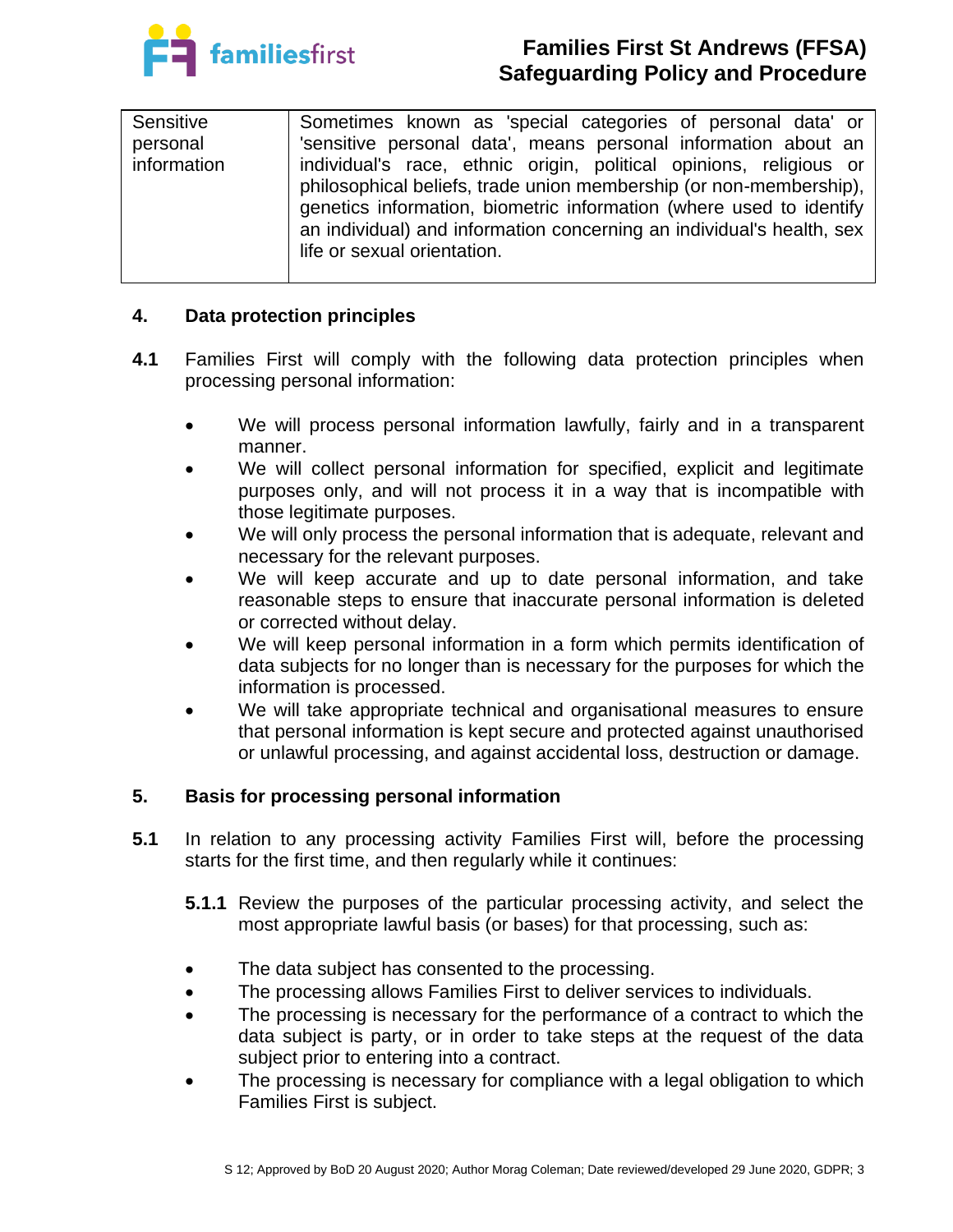

- The processing is necessary for the protection of the vital interests of the data subject or another natural person.
- The processing is necessary for the purposes of legitimate interests of Families First or a third party, except where those interests are overridden by the interests of fundamental rights and freedoms of the data subject, see section **5.2** below.
- **5.1.2** Except where the processing is based on consent, satisfy ourselves that the processing is necessary for the purpose of the relevant lawful basis and that there is no other reasonable way to achieve that purpose.
- **5.1.3** Families First will document the decision as to which lawful basis applies, to help demonstrate compliance with the data protection principles.
- **5.1.4** Include information about both the purposes of the processing and the lawful basis for it in our relevant Privacy Notices (appendix A-E).
- **5.1.5** Where sensitive personal information is processed, also identify a lawful special condition for processing that information (see section **6.2.2** below) and document it.
- **5.1.6** Where criminal offence information is processed Families First will identify a lawful condition for processing that information and document it.
- **5.2** When determining whether Families First's legitimate interests are the most appropriate basis for lawful processing, we will:
	- **5.2.1** Conduct a Legitimate Interests' Assessment (LIA) (appendix F) and keep a record of it to ensure that we can justify our decision. A LIA is a process where Families First establish why they have selected Legitimate Interest as the basis for processing someone's information. The Information Commissioner's Office (ICO) sets out three elements to this process:
		- Identify a legitimate interest.
		- Show that the processing is necessary to achieve it.
		- Balance it against the individual's interests, rights and freedoms.
	- **5.2.2** If the LIA identifies a significant privacy impact Families First will consider whether they also need to conduct a Data Protection Impact Assessment (DPIA) (see section **9**).
	- **5.2.3** Keep the LIA under review, and repeat it if circumstances change.
	- **5.2.4** Include information about Families First legitimate interests in our relevant privacy notice(s).

# **6. Sensitive personal information**

- **6.1** Sensitive personal information is sometimes referred to as 'special categories of personal data' or 'sensitive personal data'.
- **6.2** It is unlikely that Families First will need to process sensitive personal information. We will only process sensitive personal information if: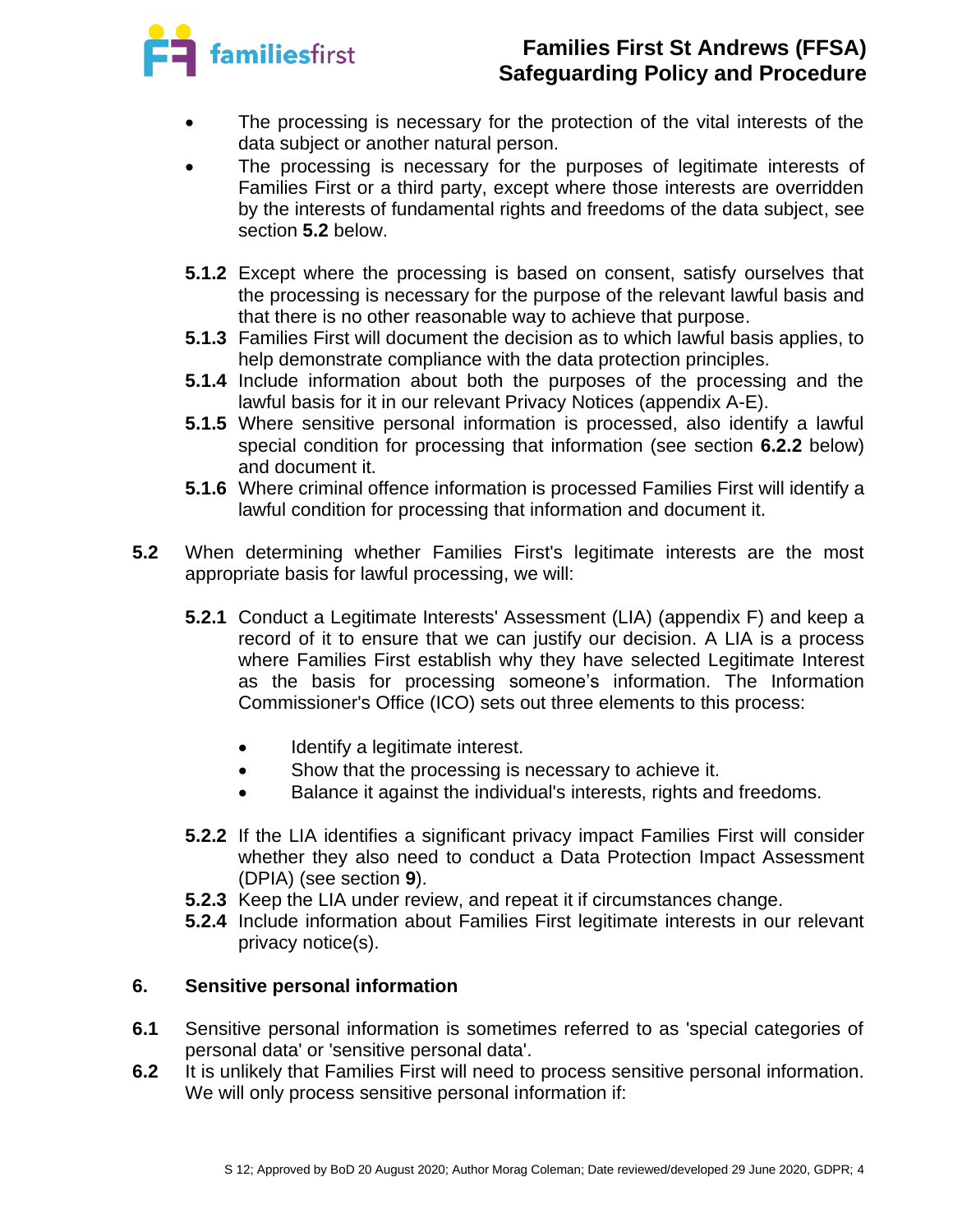

- **6.2.1** We have a lawful basis for doing so as set out in section **5.1.1** above.
- **6.2.2** One of the special conditions for processing sensitive personal information applies, such as:
	- The data subject has given explicit consent.
	- The processing is necessary for the purposes of exercising the employment law rights or obligations of Families First or the data subject.
	- The processing is necessary to protect the data subject's vital interests, and the data subject is physically incapable of giving consent.
	- The processing relates to personal data which is clearly made public by the data subject.
	- The processing is necessary for the establishment, exercise or defence of legal claims.
	- The processing is necessary for reasons of substantial public interest.
- **6.3** Before processing any sensitive personal information, staff must notify Families First Manager or Office Manager of the proposed processing; in order that they may assess whether the processing complies with the criteria noted above.
- **6.4** Sensitive personal information will not be processed until:
	- **6.4.1** The assessment referred to in paragraph **6.3** has taken place.
	- **6.4.2** The individual has been properly informed (by way of a Privacy Notice or otherwise) of the nature of the processing, the purposes for which it is being carried out and the legal basis for it.
- **6.5** Families First will not carry out automated decision-making (including profiling) based on any individual's sensitive personal information.
- **6.6** Where appropriate, Families First's Privacy Notices set out the types of sensitive personal information that Families First processes, what it is used for and the lawful basis for the processing.
- **6.7** In relation to sensitive personal information, during recruitment, Families First will comply with the procedures set out in section **6.8** and **6.9** below to make sure that it complies with the data protection principles set out in section **4** above.
- **6.8** During the recruitment process Families First will ensure that (except where the law permits otherwise):
	- **6.8.1** During the short-listing, interview and decision-making stages, no questions are asked relating to sensitive personal information, such as race or ethnicity, trade union membership or health.
	- **6.8.2** If sensitive personal information is received from the applicant without being asked for it within their application form, CV or during the interview, no record is kept of it and any reference to it is immediately deleted or redacted.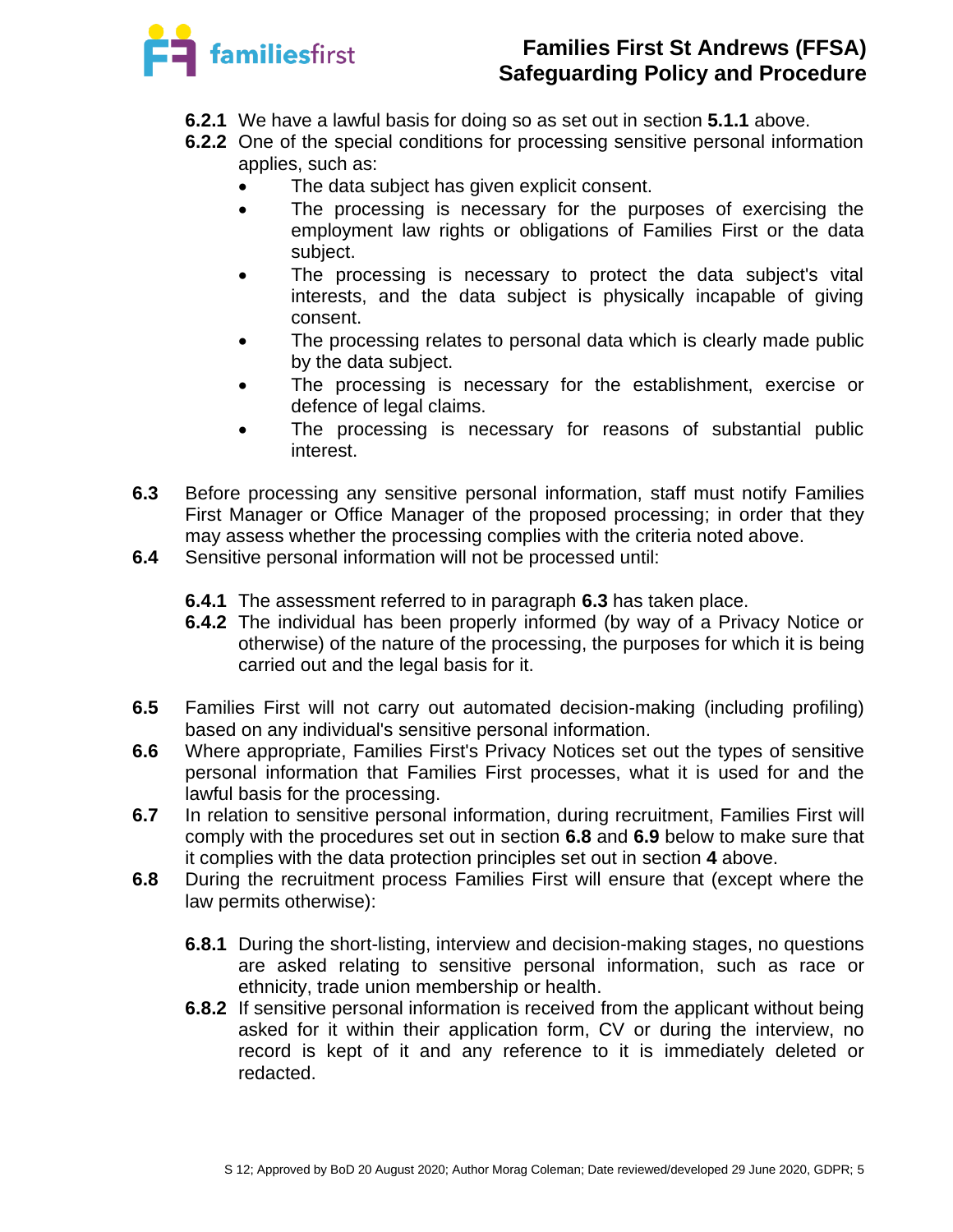

- **6.8.3** Should Families First collate equal opportunities information, it will be kept separate from the individual's application form and will not be seen by the person shortlisting, interviewing or making the recruitment decision.
- **6.8.4** Right to work checks are carried out before an offer of employment is made unconditional, and not during the earlier short-listing, interview or decisionmaking stages.
- **6.8.5** Families First will only ask health questions once an offer of employment has been made.
- **6.9** During employment Families First will process:
	- **6.9.1** Health information for the purposes of administering sick pay, keeping sickness absence records, monitoring staff attendance and facilitating employment-related health and sickness benefits.
	- **6.9.2** Sensitive personal information for the purposes of equal opportunities monitoring and pay equality reporting. Where possible, this information will be anonymised.
	- **6.9.3** Trade union membership information for the purposes of staff administration and administering 'check off'.

# **7. Personal Information and third parties**

- **7.1** Families First process personal data from third parties, these could include:
	- Service users.
	- Funders.
	- Referring agencies.
	- Medical professional.
- **7.2** Data will be processed for specific lawful purposes in accordance with the data protection principles and as set out in the relevant Privacy Notices as appended to this Policy.

### **8. Criminal records information**

**8.1** Where Families First is required to process criminal records information (PVG, personal disclosures or new information), it will be processed in accordance with the data protection principles.

### **9. Data Protection Impact Assessments (DPIA)**

**9.1** Where processing is likely to result in a high risk to an individual's data protection rights for example where Families First is planning to use a new form of technology), we will, before commencing the process, carry out a DPIA (appendix G) to assess: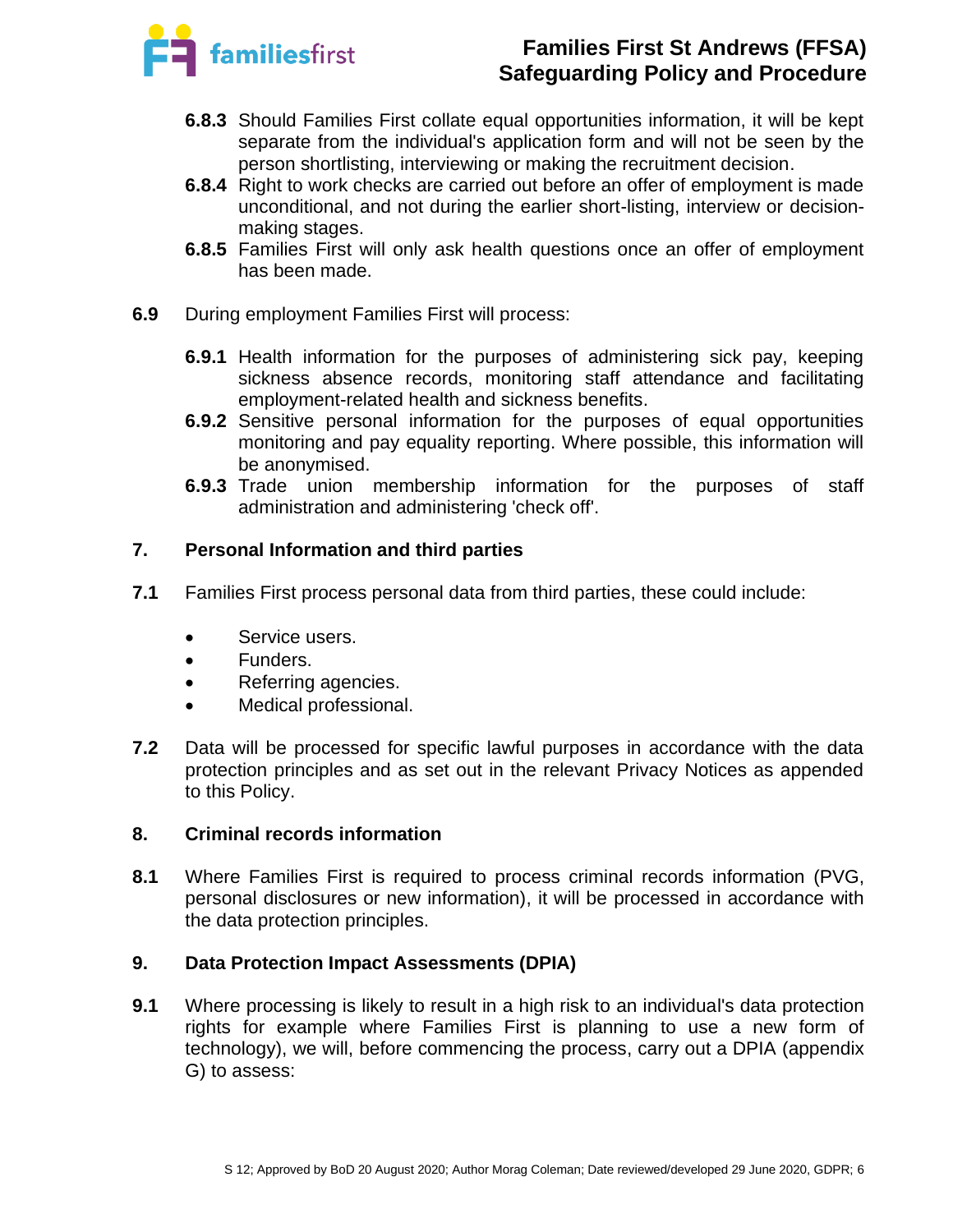

- **9.1.1** Whether the processing is necessary and proportionate in relation to its purpose.
- **9.1.2** The risks to individuals.
- **9.1.3** What measures can be put in place to address those risks and protect personal information.
- **9.2** Before any new form of technology is introduced, the Manager will discuss with the (business support) team an appropriate way forward in order that a DPIA can be carried out.
- **9.3** During the course of any DPIA Families First will seek the advice of any other relevant stakeholders who could offer guidance to minimise the impact of any data breaches.

### **10. Data Protection Officer (DPO)**

- **10.1** A data protection officer can be appointed voluntarily by an organisation, but is not always necessary.
- **10.2** There are certain situations prescribed by the GDPR where a DPO is required by law.
- **10.3** Guidance regarding this can be found on the [Information Commissioners website](https://ico.org.uk/for-organisations/guide-to-data-protection/guide-to-the-general-data-protection-regulation-gdpr/accountability-and-governance/data-protection-officers/)  under [Article 29 Working Party Guidance on Data Protection Officers.](https://ico.org.uk/for-organisations/guide-to-data-protection/guide-to-the-general-data-protection-regulation-gdpr/accountability-and-governance/data-protection-officers/)
- **10.4** Families First does not, at the time of writing this policy, need to appoint a Data Protection Officer as by law we do not fit the required criteria. Under the GDPR Families First must appoint a DPO if:
	- We are a public authority or body (except for courts acting in their judicial capacity).
	- Our core activities require large scale, regular and systematic monitoring of individuals (for example, online behaviour tracking).
	- Our core activities consist of large scale processing of special categories of data or data relating to criminal convictions and offences.

### **11. Documentation and records**

- **11.1** Families First will keep written records of activities which involve sensitive personal information, including:
	- **11.1.1** Families First referral, registration, review and ending forms.
	- **11.1.2** Minutes, notes and correspondence from 3<sup>rd</sup> parties pertaining to the wellbeing of a service user. All contained within the service users personal file.
	- **11.1.3** The purpose of the processing.
	- **11.1.4** A description of the categories of individuals and categories of personal data.
	- **11.1.5** Where possible, retention schedules.
	- **11.1.6** Where possible, a description of technical and organisational security measures.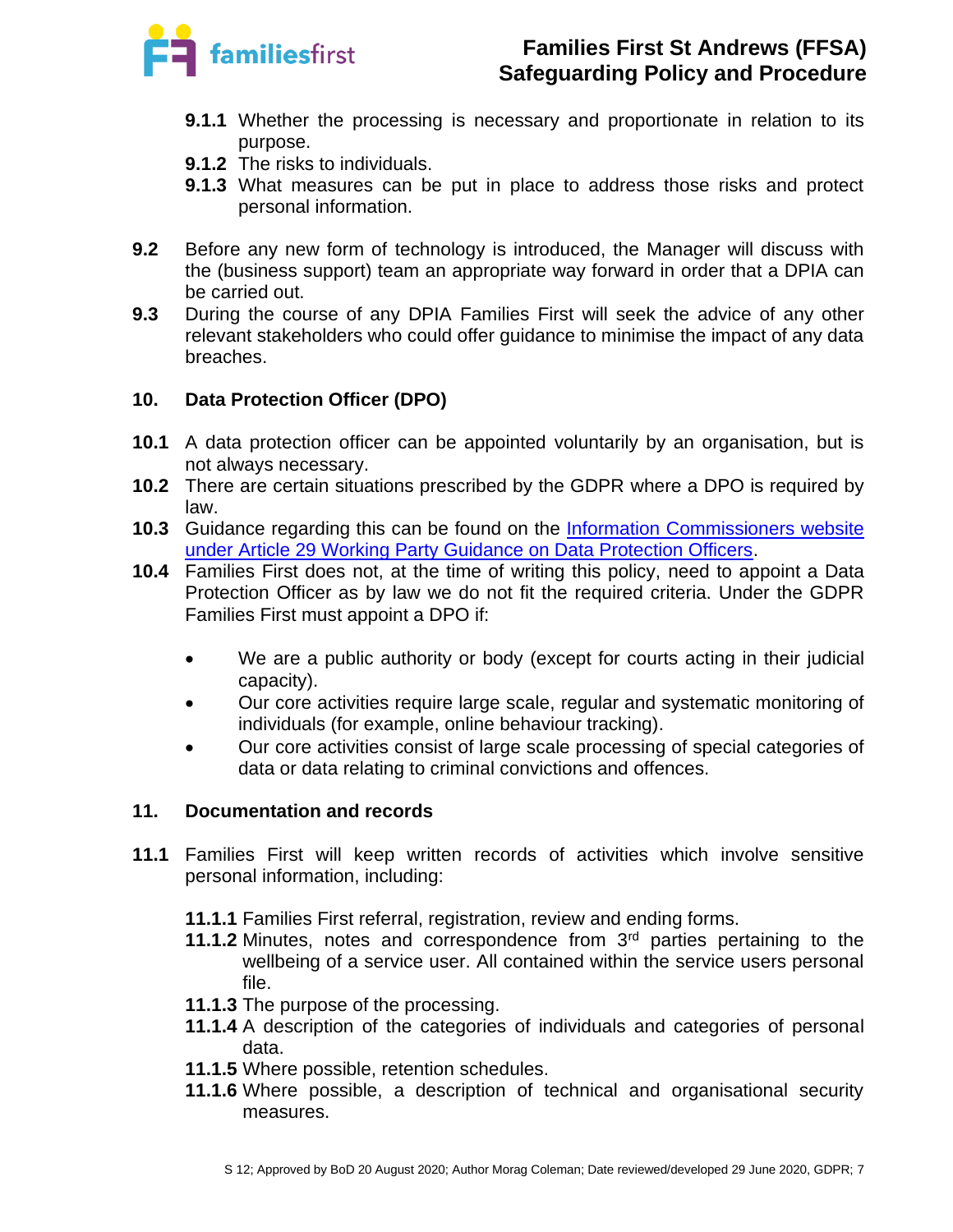

- **11.2** Families First will document, or link to documentation, on:
	- **11.2.1** Information required for privacy notices.
	- **11.2.2** Records of consent.
	- **11.2.3** Controller-processor contracts.
	- **11.2.4** The location of personal information.
	- **11.2.5** LIA.
	- **11.2.6** DPIA.
	- **11.2.7** Records of data breaches.
- **11.3** If Families First process sensitive personal information or criminal records information, they will keep written records of:
	- **11.3.1** The relevant purpose(s) for which the processing takes place, including (where required) why it is necessary for that purpose.
	- **11.3.2** The lawful basis for processing.
	- **11.3.3** Whether we retain and erase the personal information in accordance with our Retention of Records policy and, if not, the reasons for not following our policy.
	- **11.3.4** Families First will conduct regular reviews of the personal information we process and update our documentation and policies accordingly.
- **11.4** Families First may document its processing activities in electronic or hard copy form so information can be easily updated in the event of change.

### **12. Privacy notices**

- **12.1** Families First will issue Privacy Notices informing people about the personal data that we collect and hold on them and how they can expect their personal information to be used and for what purposes. This includes third parties where applicable.
- **12.2** Families First will take appropriate measures to provide information in privacy notices in a concise, transparent, intelligible and easily accessible form, using clear and plain language.

### **13. Individual rights, Subject Access Requests (SAR)**

- **13.1** Individuals have the following rights in relation to the personal information we hold on them:
	- **13.1.1** To be informed about how, why and on what basis their information is being processed.
	- **13.1.2** To obtain confirmation that their information is being processed and that they can obtain access to it and certain other information, by making a [subject access request.](https://ico.org.uk/for-organisations/guide-to-data-protection/guide-to-the-general-data-protection-regulation-gdpr/individual-rights/right-of-access/)
	- **13.1.3** To have data corrected if it is inaccurate or incomplete.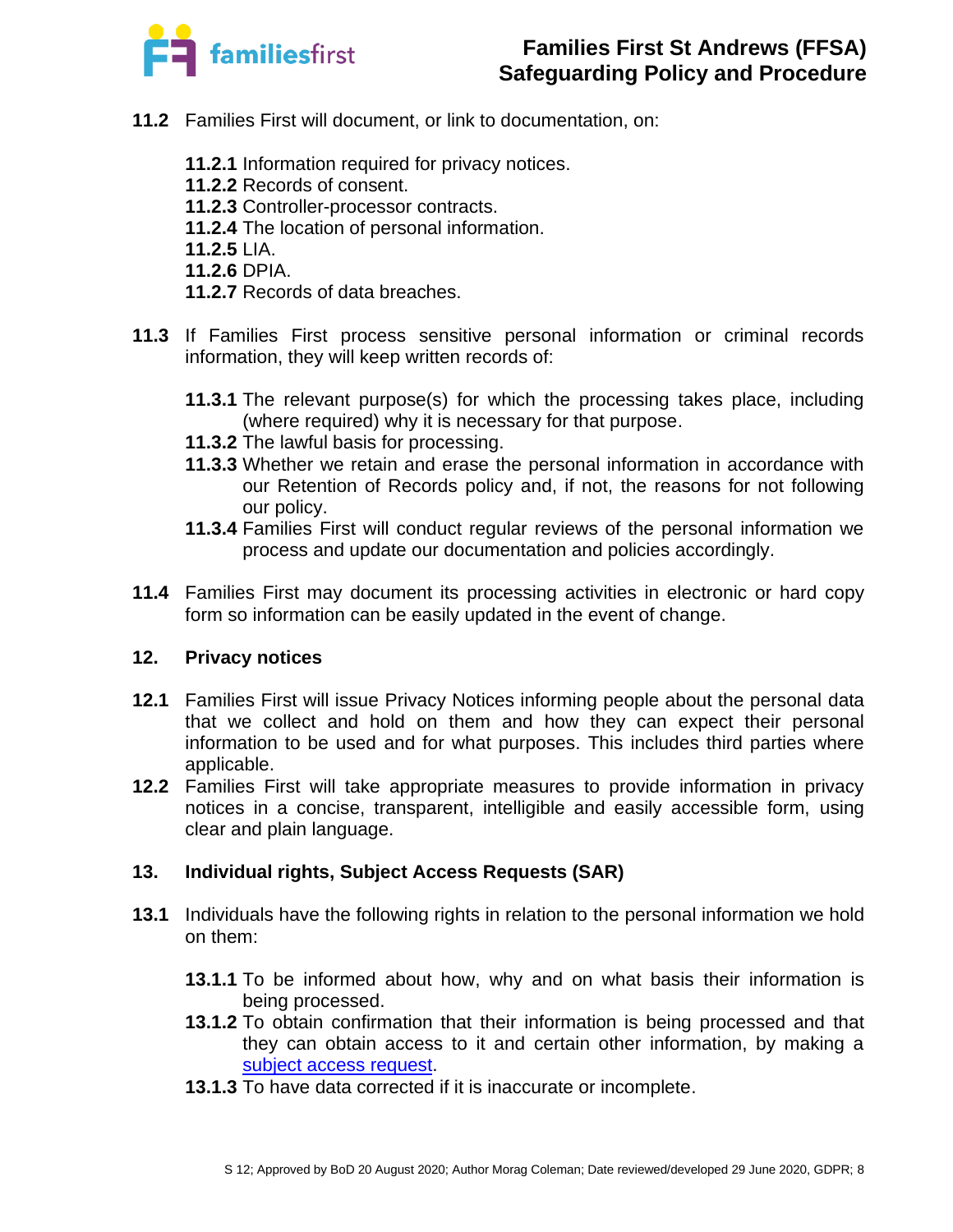

- **13.1.4** To have data erased if it is no longer necessary for the purpose for which it was originally processed, or if there are no overriding legitimate grounds for the processing, this is sometimes known as 'the right to be forgotten'.
- **13.1.5** To restrict the processing of personal information where the accuracy of the information is contested, or the processing is unlawful (but they may not want the data to be erased), or where Families First no longer needs the personal information but require the data to establish, exercise or defend a legal claim.
- **13.1.6** To restrict the processing of personal information temporarily whilst Families First is verifying whether it is accurate.
- **13.1.7** If a data subject objects to the processing of personal data Families First reserve the right to decline a service or offer of employment.
- **13.2** Individuals can make a subject access request verbally or in writing.
- **13.3** Families First have created a form for people to use should they want to (appendix H). This form is not compulsory; staff may use this form when dealing with a telephone request or to attach an email request.
- **13.4** Families First will respond within 28 days to the request.
- **13.5** Families First will not charge a fee to deal with the request, unless:
	- It is manifestly unfounded or excessive.
	- An individual requests further copies of their data following a request.
- **13.6** Subject access requests for children should be given the same amount of due consideration as an adult.
	- **13.6.1** It is the child who has a right of access to the information Families First hold about them, even though in the case of young children these rights are likely to be exercised by those with parental responsibility for them.
	- **13.6.2** Families First need to consider if a child is too young to understand the implications of subject access rights as it is still the right of the child rather than of anyone else such as a parent or guardian.
	- **13.6.3** Before responding to a subject access request for information held about a child Families First will consider whether the child is mature enough to understand their rights.
	- **13.6.4** If we feel confident that the child can understand their rights, then we will respond directly to the child.
	- **13.6.5** Families First will allow the parent to exercise the child's rights on their behalf if the child authorises this, or if it is evident that this is in the best interests of the child.
	- **13.6.6** What is important to Families First is that the child is able to understand (in broad terms) what it means to make a subject access request and how to interpret the information they receive as a result of doing so.
	- **13.6.7** When considering borderline cases Families First will take the following into consideration, along with any other information:
		- The child's level of maturity and their ability to make decisions such as this.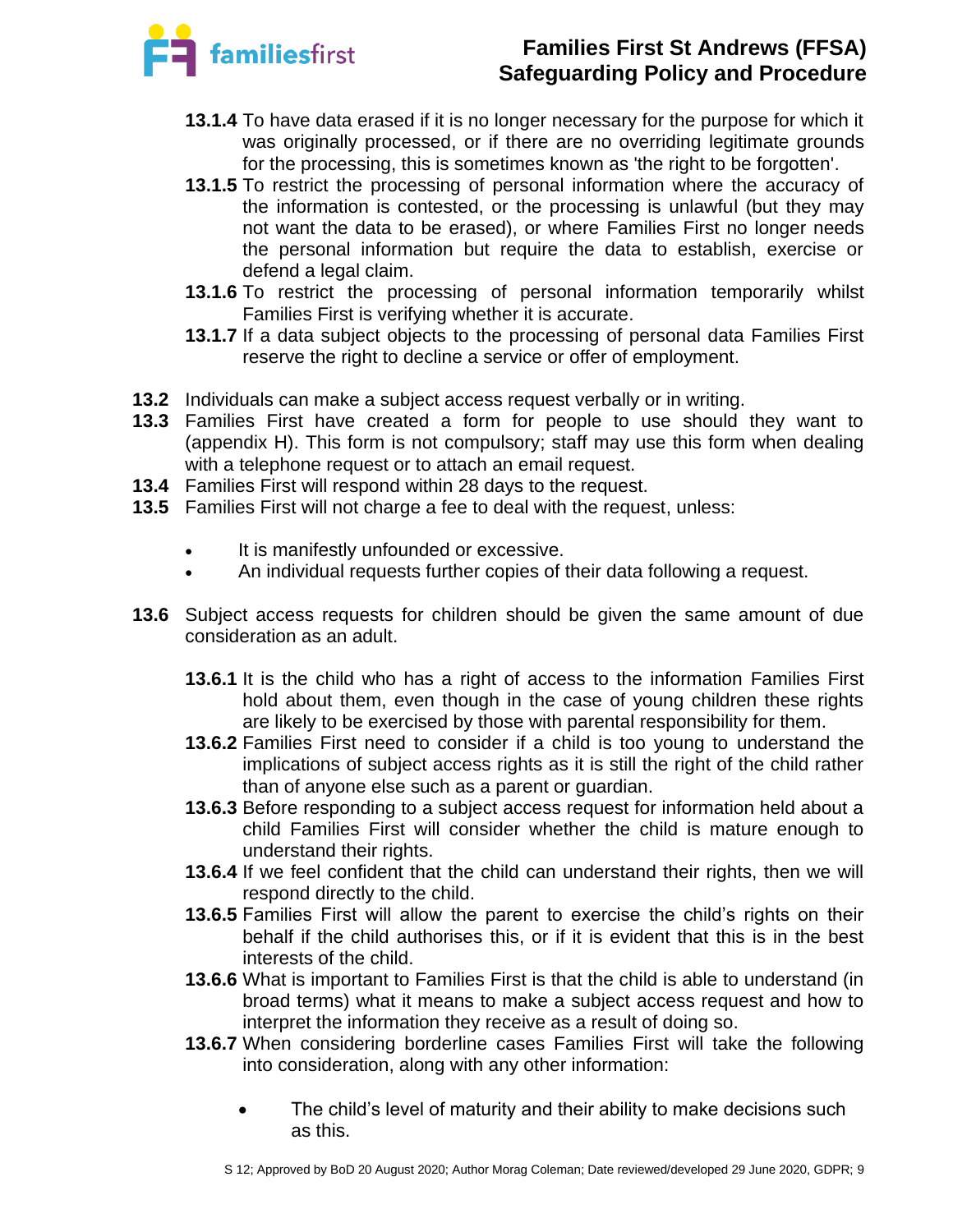

- The nature of the personal data.
- Any court orders relating to parental access or responsibility that may apply.
- Any duty of confidence owed to the child or young person.
- Any consequences of allowing those with parental responsibility access to the child's or young person's information. This is particularly important if there have been allegations of abuse or ill treatment.
- Any detriment to the child or young person if individuals with parental responsibility cannot access this information; and
- Any views the child or young person has on whether their parents should have access to information about them.
- **13.6.8** Families First may seek professional guidance, without disclosing personal information, from the [Scottish Child Law Centre](http://www.sclc.org.uk/) or the Children [and Young](https://www.cypcs.org.uk/)  [People's Commissioner](https://www.cypcs.org.uk/) Scotland when supporting a child through a SAR.
- **13.7** If you wish to exercise any of the rights in this section, please contact Families First Manager or Office Manager.

### **14. Individual obligations**

- **14.1** Individuals are responsible for helping Families First keep their personal information up to date. They should contact the Office Manager if the information they have provided to Families First changes, for example:
	- Change of address.
	- Change of bank details.
	- Change of phone number.
	- Change of emergency contact.
- **14.2** If staff have access to the personal information of other members of staff, volunteers, service users, customers or suppliers, partners or funders of Families First in the course of their employment, Families First expects the employee to help meet its data protection obligations to those individuals.
- **14.3** If staff or volunteers have access to personal information, they must:
	- **14.3.1** Only access the personal information they have authority to access and only for authorised purposes.
	- **14.3.2** Only allow other staff or volunteers to access personal information if they have appropriate authorisation.
	- **14.3.3** Only allow individuals who are not staff or volunteers from Families First to access personal information if they have specific authority to do so from the Manager.
	- **14.3.4** Keep personal information secure by complying with rules on access to premises, computer access, password protection and secure file storage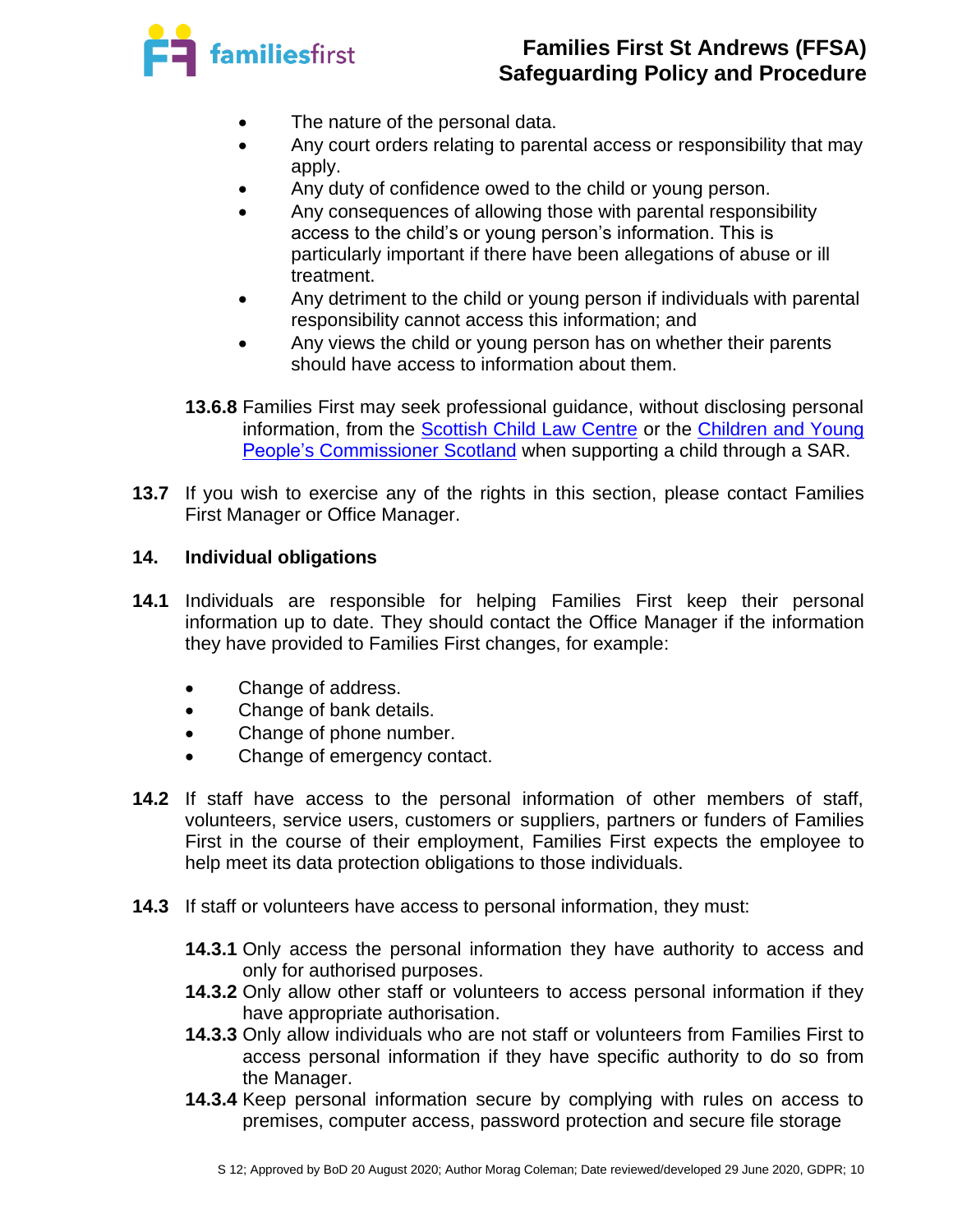

and destruction and other precautions set out in Families First's Confidentiality Policy.

- **14.3.5** Not remove personal information, or devices containing personal information (or which can be used to access it), from Families First's premises unless appropriate security measures are in place (such as pseudonymisation, encryption and/or password protection) to secure the information and/or the device.
- **14.3.6** Not store personal information on local drives or on personal devices that are used for work purposes; staff must comply with Families First's ICT policy.
- **14.4** Individuals should contact Families First Manger if they are concerned or suspect that one of the following has taken place (or is taking place or is likely to take place):
	- **14.4.1** Processing of personal data without a lawful basis for its processing or, in the case of sensitive personal information, without one of the conditions in paragraph **6.2.2** being met.
	- **14.4.2** Any data breach as set out in paragraph **17.1** below.
	- **14.4.3** Access to personal information without the proper authorisation.
	- **14.4.4** Personal information not kept or deleted securely.
	- **14.4.5** Removal of personal information, or devices containing personal information (or which can be used to access it), from Families First's premises without appropriate security measures being in place.
	- **14.4.6** Any other breach of this policy or of any of the data protection principles set out in paragraph **4.1** above.

### **15. Information security**

- **15.1** Families First will use appropriate technical and organisational measures in accordance with its policies on information security to keep personal information secure, and in particular to protect against unauthorised or unlawful processing and against accidental loss, destruction or damage. These may include:
	- **15.1.1** Making sure that, where possible, personal information is pseudonymised or encrypted.
	- **15.1.2** Ensuring the ongoing confidentiality, integrity, availability and resilience of processing systems and services.
	- **15.1.3** Ensuring that, in the event of a physical or technical incident, availability and access to personal information can be restored in a timely manner.
	- **15.1.4** A process for regularly testing, assessing and evaluating the effectiveness of technical and organisational measures for ensuring the security of the processing.
- **15.2** Where Families First uses external organisations to process personal information, on its behalf, additional security arrangements need to be implemented in contracts with those organisations to safeguard the security of personal information. In particular, contracts with external organisations must stipulate that: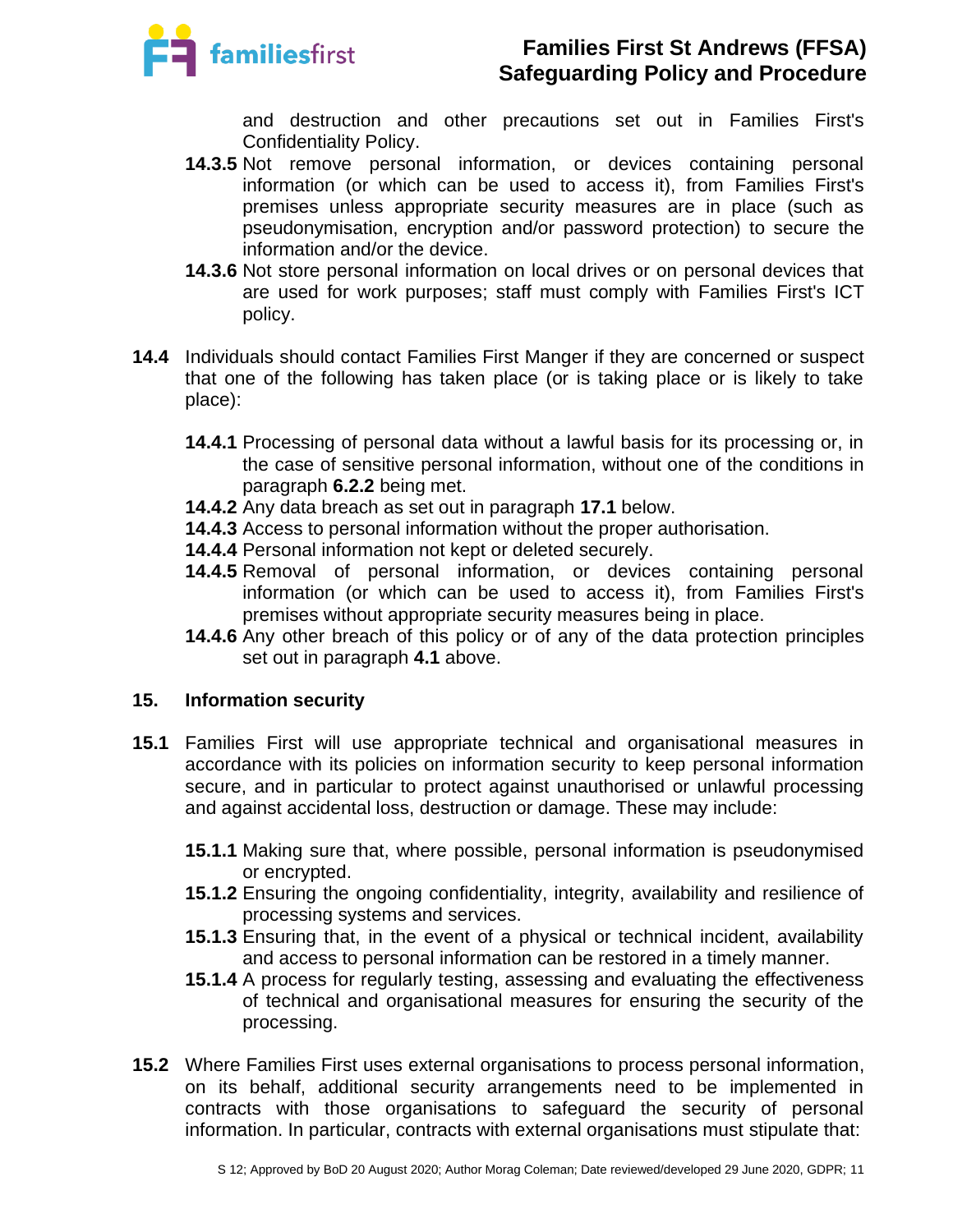

- **15.2.1** The external organisation may act only on the written instructions of Families First.
- **15.2.2** Those processing the data are subject to a duty of confidence.
- **15.2.3** Appropriate measures are taken to ensure the security of processing.
- **15.2.4** Sub-contractors are only engaged with the prior consent of Families First and under a written contract.
- **15.2.5** The external organisation will assist Families First in providing subject access and allowing individuals to exercise their rights in relation to data protection.
- **15.2.6** The external organisation will assist Families First in meeting its obligations in relation to the security of processing, the notification of data breaches and data protection impact assessments.
- **15.2.7** The external organisation will delete or return all personal information to Families First as requested at the end of the contract.
- **15.2.8** The external organisation will submit to audits and inspections, provide Families First with whatever information it needs to ensure that they are both meeting their data protection obligations, and tell Families First immediately if it is asked to do something infringing data protection law.
- **15.3** Before any new agreement involving the processing of personal information by an external organisation is entered into, or an existing agreement is altered, the relevant staff must seek approval of its terms from the Office Manager.

# **16. Storage and retention of personal information**

- **16.1** Personal information (and sensitive personal information) will be kept securely and for no longer than necessary in accordance with Families First's Retention of Records Policy.
- **16.2** The length of time over which data should be retained will depend upon the circumstances, including the reasons why the personal information was obtained.
- **16.3** Staff should follow Families First's Retention of Records Policy which sets out the relevant retention periods for a variety of data. Where there is any uncertainty, staff should consult Families First Manager.
- **16.4** Personal information (and sensitive personal information) that is no longer required will be deleted permanently from our information systems and any hard copies will be destroyed by shredding.

### **17. Data breaches**

- **17.1** A data breach may take many different forms, for example:
	- **17.1.1** Loss or theft of data or equipment on which personal information is stored.
	- **17.1.2** Unauthorised access to or use of personal information either by a member of staff or third party.
	- **17.1.3** Loss of data resulting from an equipment or systems (including hardware and software) failure.
	- **17.1.4** Human error, such as accidental deletion or alteration of data.
	- **17.1.5** Unforeseen circumstances, such as a fire or flood.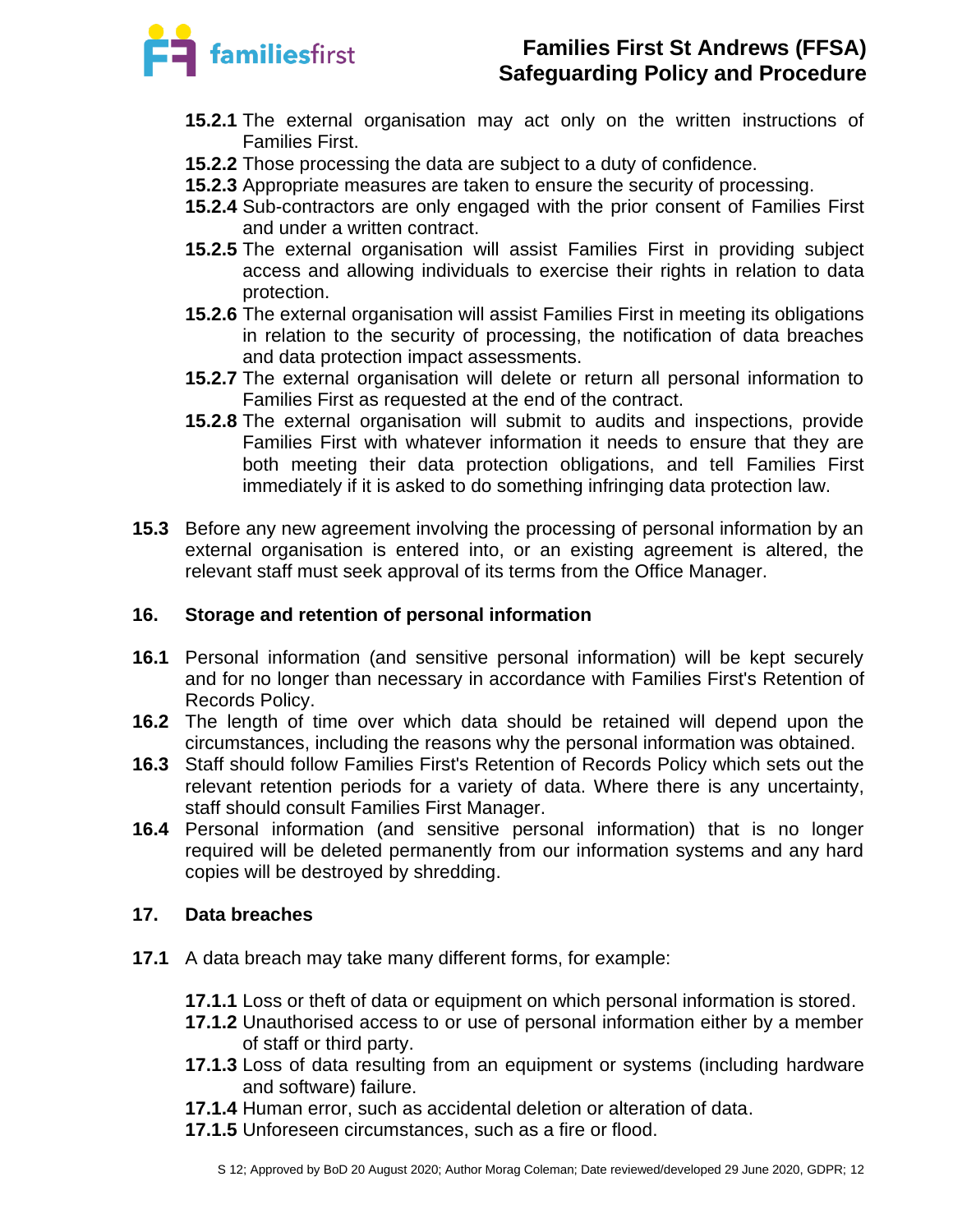

- **17.1.6** Deliberate attacks on IT systems, such as hacking, viruses or phishing scams.
- **17.1.7** Blagging' or social engineering offences, where information is obtained by deceiving the organisation which holds it.
- **17.2** In the event of a data breach Families First will:
	- **17.2.1** Make the required report, if necessary, to the Information Commissioner's Office without undue delay and, where possible, within 72 hours of becoming aware of it, if it is likely to result in a risk to the rights and freedoms of individuals.
	- **17.2.2** Notify the affected individuals if a data breach is likely to result in a high risk to their rights and freedoms and notification is required by law.
- **17.3** Information regarding the breach may be held at more than one location depending on the nature of the breach such as Families First offices, third-party agencies and representatives of Families First (appendix J).
- **17.4** Dependant on the severity of the breach Families First Manager will decide the best course of action to take, involving the service user, and or their carers if there is a capacity issue.

# **18. Training**

- **18.1** Families First will ensure that staff are adequately trained regarding their data protection responsibilities.
- **18.2** Individuals whose roles require regular access to personal information, or who are responsible for implementing this policy or responding to subject access requests under this policy, will receive additional training to help them understand their duties and how to comply with them.

# **19. Consequences of failing to comply**

- **19.1** Failure to comply with the policy can result in:
	- **19.1.1** Putting individuals at risk.
	- **19.1.2** Carries the risk of civil and criminal proceedings for the individual and Families First.
	- **19.1.3** May, in some circumstances result in a criminal offence by the individual.
- **19.2** Due to the importance of this policy, an employee's failure to comply with any requirement of it may lead to disciplinary action under our procedures, and this action may result in dismissal for gross misconduct.
- **19.3** If a non-employee breaches this policy, they may have their contract or, in the case of volunteers their volunteer agreement, terminated with immediate effect.
- **19.4** If you have any questions or concerns about anything in this policy, do not hesitate to contact:
	- Families First Manager, Morag Coleman, on: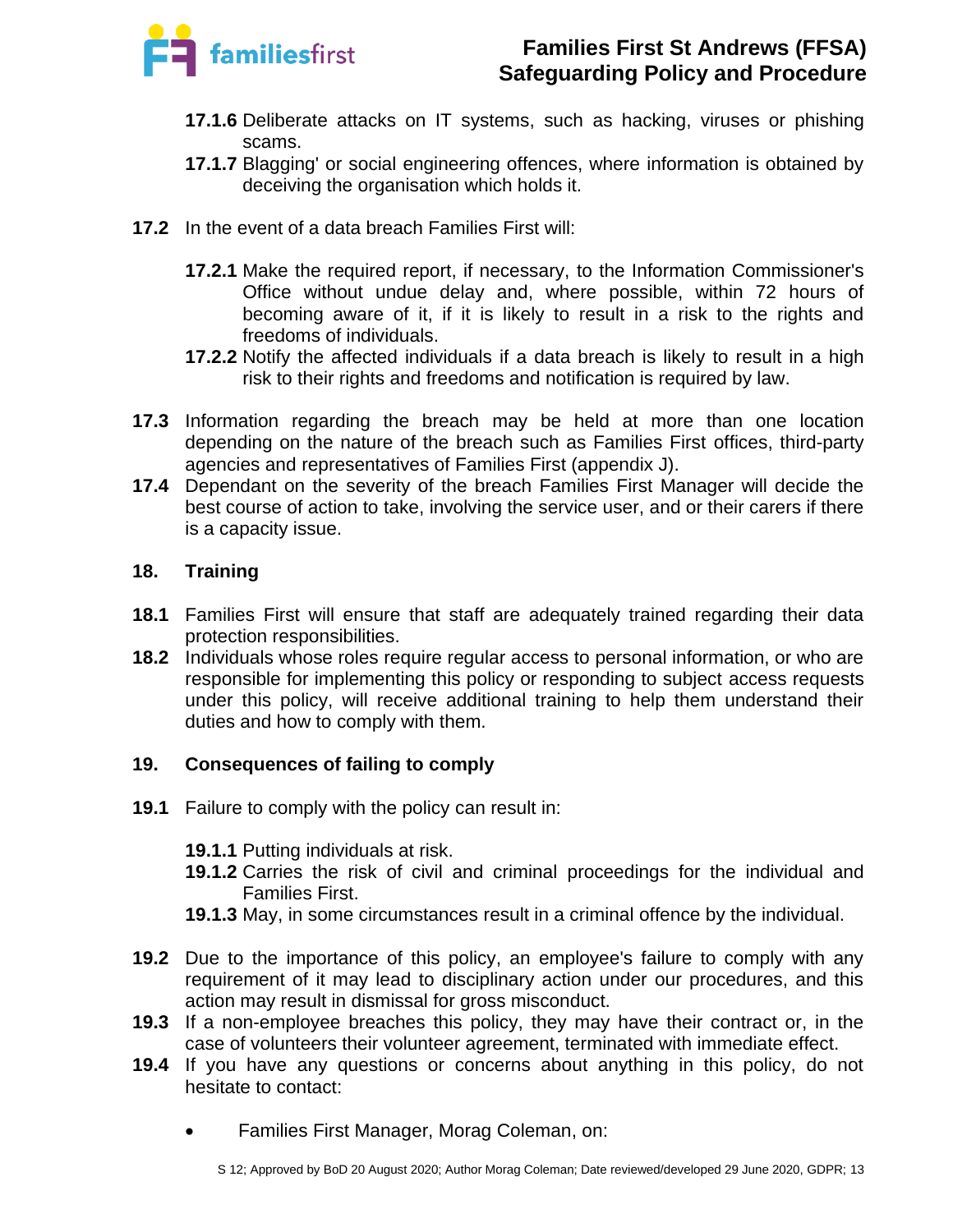

- 01334 208086
- Email [manager@familiesfirststandrews.org.uk](mailto:manager@familiesfirststandrews.org.uk)
- Facebook messenger <https://www.facebook.com/> and search for Morag Coleman.
- or, The Information Commissioner's Office (ICO) at:

The Information Commissioner's Office 45 Melville Street **Edinburgh** EH3 7HL

- Telephone: 0303 123 1115
- Email: [Scotland@ico.org.uk](mailto:Scotland@ico.org.uk)
- **20.** I have read and understood this policy and agree to abide by its terms.

Signed:

Date: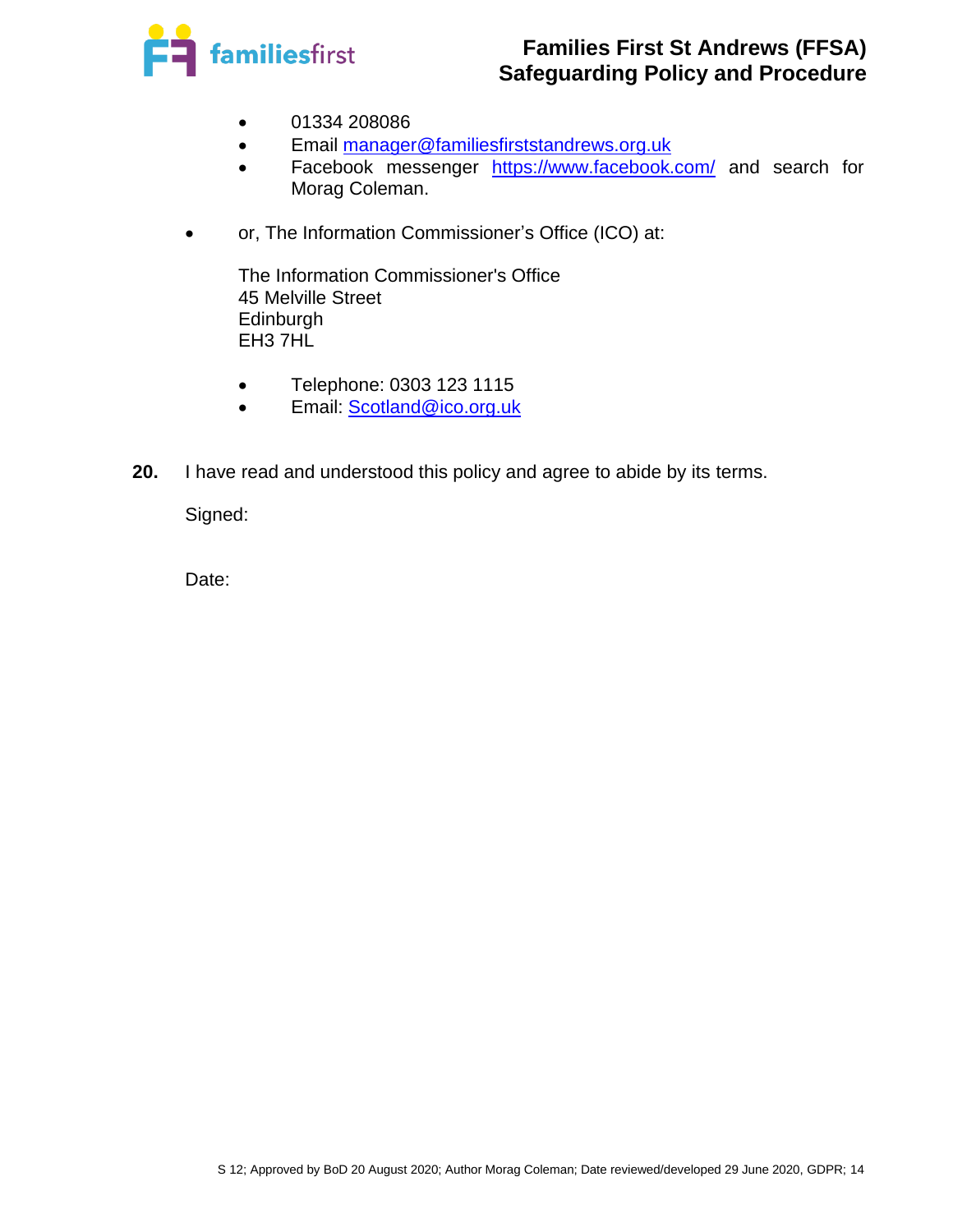

# **Appendix A**

#### **Privacy notice staff**

I attach an Employee Data Protection Privacy Notice which you should read carefully and keep in a safe place as it contains important information about:

- Which information we collect and how and why we do so.
- Who collects personal information about you.
- How we use the information and who we may share it with.
- Any monitoring we may undertake.
- Where we may hold your personal information.
- How long we keep your information.
- Your rights to correct and access your information and to ask for it to be erased.
- Details of where you can find further information about some of the matters listed above.
- How to complain if we get things wrong and cannot resolve them for you.

We are sending you this notice to make sure we comply with current legislation governing data protection. We are not making any significant changes to the way in which we administer your information or the reasons for why we do so. We are being more open and transparent about the information we process about you.

### **Appendix B**

#### **Privacy notice volunteers**

Please note a record of all your personal information will be kept in a secure file, on our computer system, and in locked filing cabinets, at our Families First office in St Andrews.

Access to these records is restricted to Families First staff and will only be shared with a third party if we have any concerns for your, a child or an adult's wellbeing; in compliance with Families First confidentiality, GDPR and child and adult protection policies.

The information you provide is used exclusively for your volunteering role.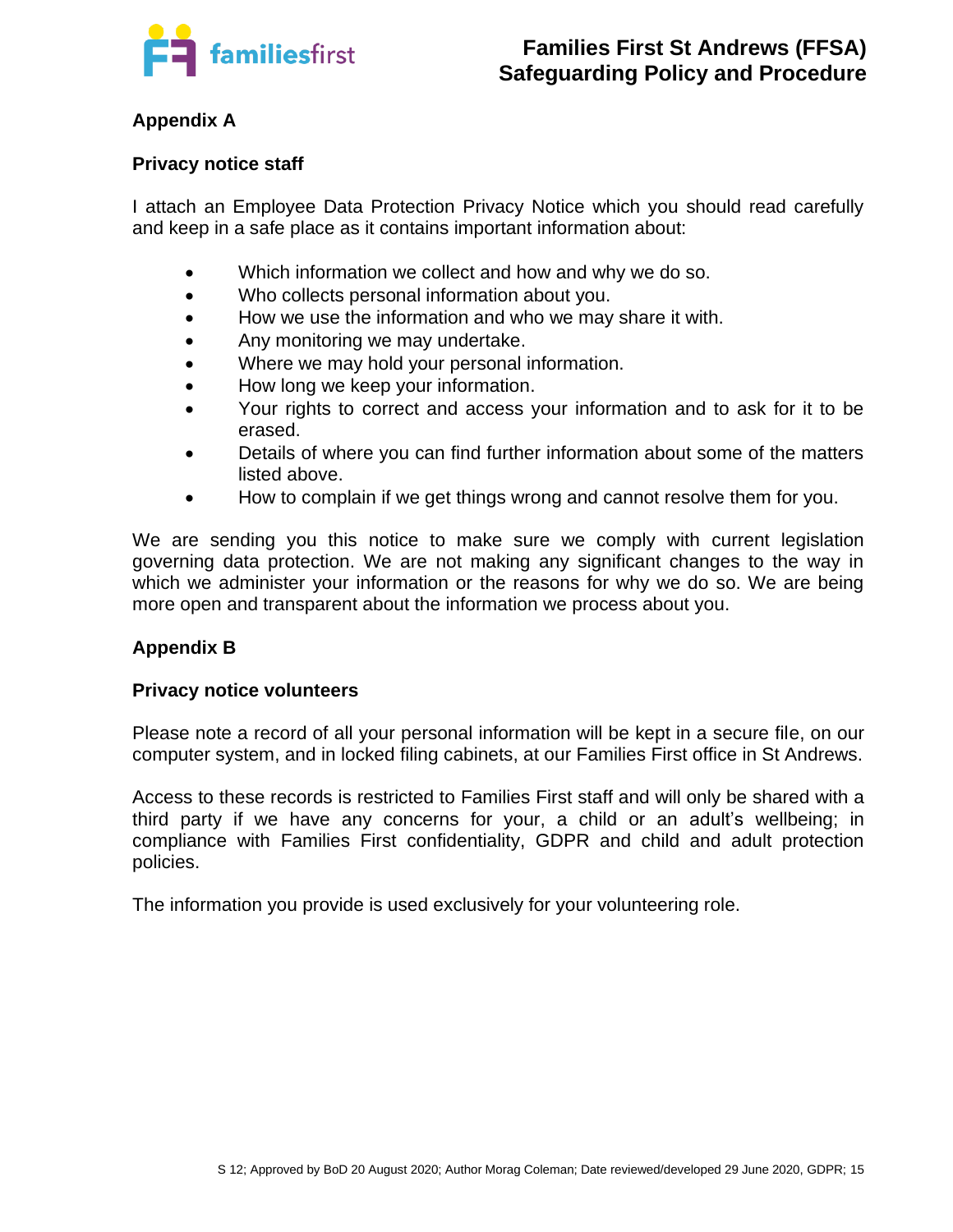

# **Appendix C**

#### **Privacy Notice Adult Service Users**

Personal data supplied on this form will be held as a paper copy (in a locked filing cabinet) and on computer (password protected) and used in accordance with GDPR 2018.

All data and information received and held by Families First is used solely for the purposes of:

- Offering meaningful services.
- Collating anonymised statistics for reporting to funders about the work we do.
- Collating anonymised statistics to apply for funding.
- Protecting vulnerable children and adults.

Families First also have a policy (Retention and Disposal of Confidential Records) which states how long we keep personal information for.

Under normal circumstances, unless there has been an incident of concern, we keep all personal information on service users for a year after leaving service. We do this in case any immediate queries are raised, or the service user should return into service.

After a year, we keep a factual record of name, dates in service, services used, reason for being in service and names of staff and volunteers who worked with the service user. We keep this information in case it is required, in the future, for child and adult protection purposes.

#### **Privacy Notice Child Service Users**

Please provide as much information as possible to help us make an informed assessment as to the person's suitability for Families First services.

All data and information received and held by Families First, in line with the General Data Protection Regulation (GDPR) 2018, is used solely for the purposes of:

- Offering meaningful services.
- Collating anonymised statistics for reporting to funders about the work we do.
- Collating anonymised statistics to apply for funding.
- Protecting vulnerable children and adults.

Personal data supplied on this form will be held as a paper copy (in a locked filing cabinet) and on computer (password protected) and used in accordance with GDPR 2018.

Families First also have a policy (Retention and Disposal of Confidential Records) which states how long we keep personal information for.

Under normal circumstances, unless there has been an incident of concern, we keep all personal information on service users for a year after leaving service. We do this in case any immediate queries are raised, or the service user should return into service.

After a year, we keep a factual record of name, dates in service, services used, reason for being in service and names of staff and volunteers who worked with the service user. We keep this information in case it is required, in the future, for child and adult protection purposes.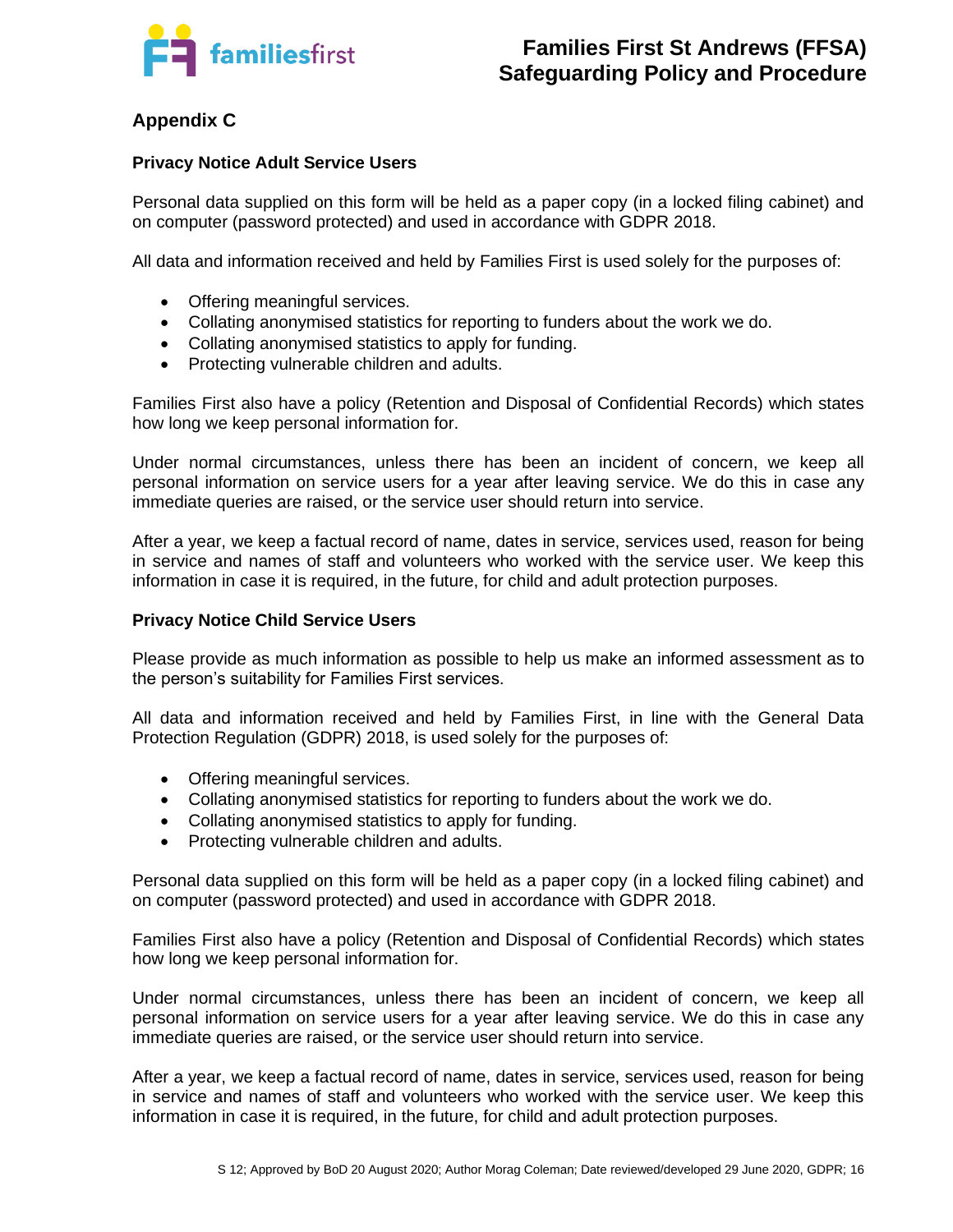

# **Appendix D**

#### **Privacy notice website**

Families First is committed to respecting the privacy rights of all visitors to our website.

We comply with data protection laws at all times and have set out this Privacy Notice to explain what personal data we collect, why we collect it, how we protect it, and to explain your rights.

We collect the following data about you when you complete forms on our website:

• Your name, e-mail address, contact details and communication preferences.

Our website is not intended for use by children and as such we do not knowingly collect any data relating to children.

We are committed to keeping your data secure. We use encryption for web traffic to and from our website and we store any data provided through our website in secure computer systems that only authorised staff and volunteers have access to.

We use your data for three reasons:

- To provide information, support and services.
- To manage customer service interactions.
- To analyse anonymous data to enhance our business activities and reach.

### **Appendix E**

#### **Privacy notice Facebook**

Families first would like you to know that we cannot guarantee your privacy when using our Facebook page. We do analyse some of the data gathered for our own purposes such as to see how many people are using our site and how we can improve our reach and business.

We will not share your personal data with third parties unless we were concerned about your wellbeing through your posts; in that instance we try and contact you before taking any action.

Please be aware that others can see anything you post on our pages.

Reviewed by Manager and Office manager 20 January 2020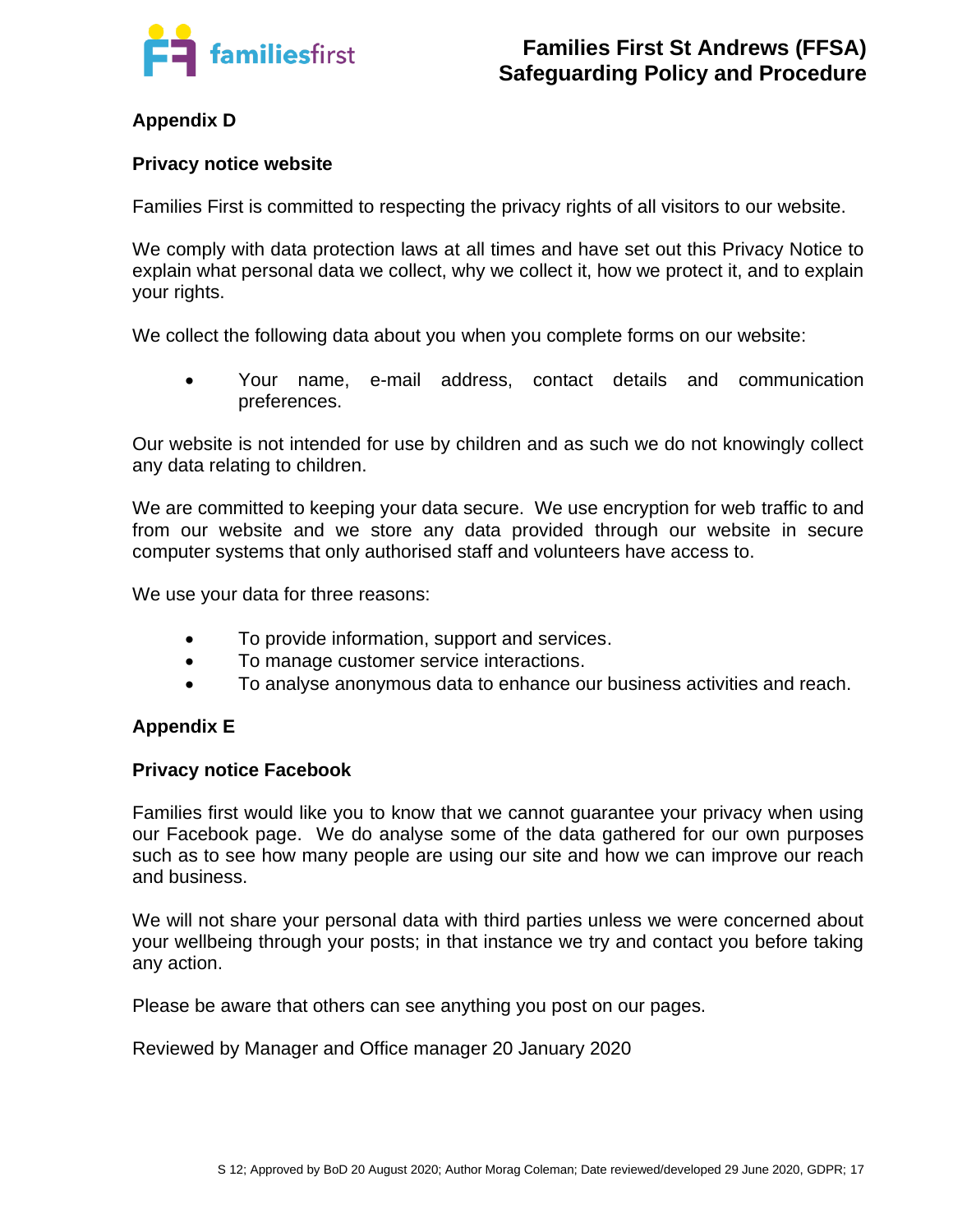

# **Appendix F**

#### **Families First Legitimate Interests' Assessment (LIA) form**

All data and information received and held by Families First, in line with the General Data Protection Regulation (GDPR) 2018, is used solely for the purposes of:

- Offering meaningful services.
- Collating anonymised statistics for reporting to funders about the work we do.
- Collating anonymised statistics to apply for funding.
- Protecting vulnerable children and adults.

Personal data supplied on this form will be held as a paper copy (in a locked filing cabinet) and on computer (password protected) and used in accordance with GDPR 2018. The information provided on this form will help Families First deal with the assessment outlined below.

Under normal circumstances, unless there has been an incident of concern, we keep all personal information on service users for a year after leaving service. We do this in case any immediate queries are raised, or the service user should return into service.

After that year we keep a factual record of name, dates in service, services used, reason for being in service and names of staff and volunteers who worked with the service user. We keep this information in case it is required, in the future, for child and adult protection purposes.

| Name of data subject                                                                                                                                                                                                                                                                                                                                                                     |  |
|------------------------------------------------------------------------------------------------------------------------------------------------------------------------------------------------------------------------------------------------------------------------------------------------------------------------------------------------------------------------------------------|--|
| Date of LIA                                                                                                                                                                                                                                                                                                                                                                              |  |
| What is the reason for<br>processing the data?                                                                                                                                                                                                                                                                                                                                           |  |
| Why is the processing<br>necessary?                                                                                                                                                                                                                                                                                                                                                      |  |
| Is there a legal basis<br>for processing<br>this<br>data?                                                                                                                                                                                                                                                                                                                                |  |
| The data subject has<br>given explicit consent.<br>processing<br>The<br>is<br>for<br>necessary<br>the<br>purposes of exercising<br>the employment law<br>rights or obligations of<br>Families First or the<br>data subject.<br>processing<br>The<br>is<br>necessary to protect<br>the data subject's vital<br>interests, and the data<br>subject is physically<br>incapable<br>of giving |  |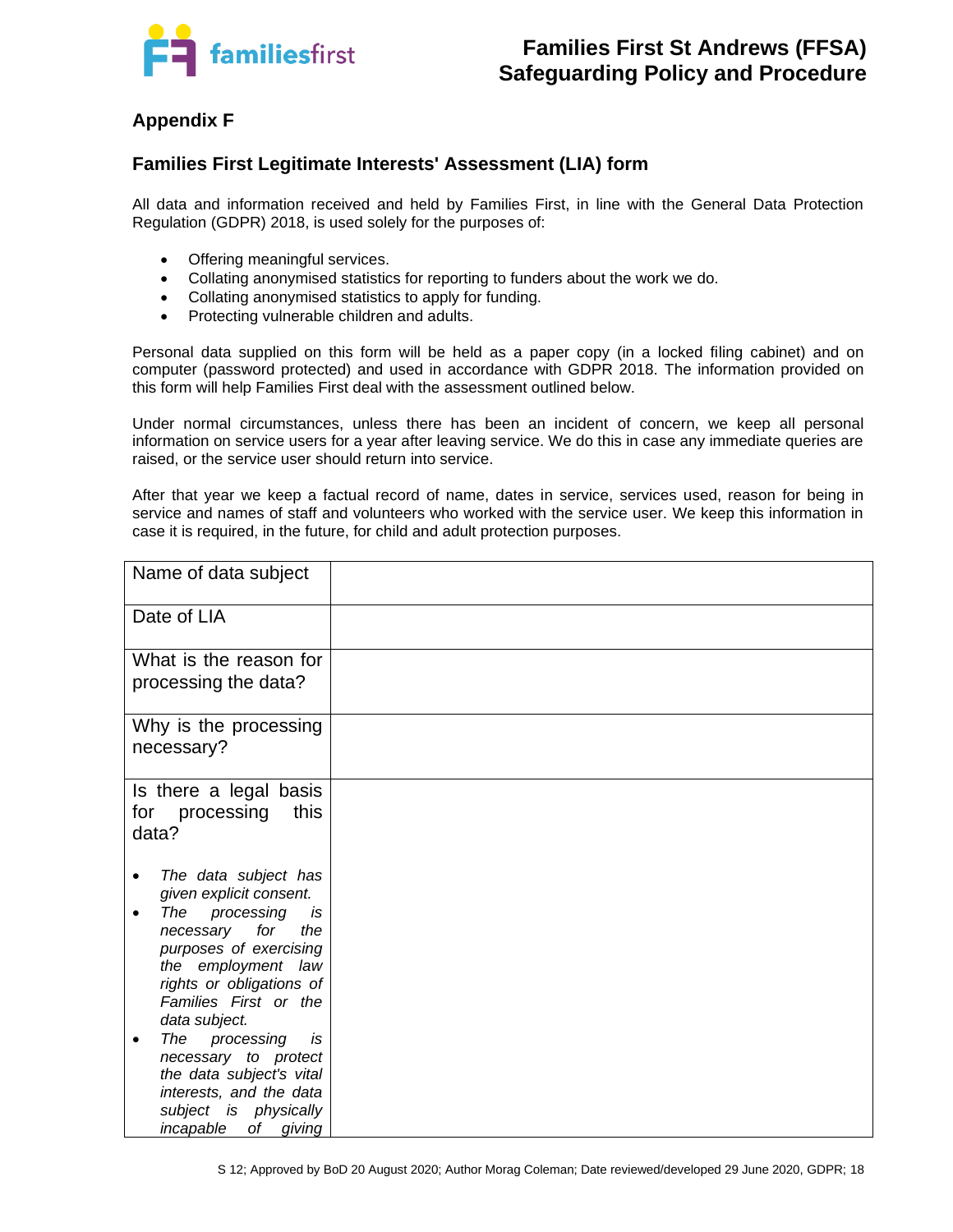

| consent.<br>Processing relates to<br>personal data which is<br>clearly made public by<br>the data subject.<br>The<br>processing<br>is<br>$\bullet$<br>necessary<br>for<br>the<br>establishment,<br>exercise or defence of<br>legal claims.<br>The<br>processing<br>is<br>$\bullet$<br>necessary for reasons<br>of substantial public<br>interest. |  |
|---------------------------------------------------------------------------------------------------------------------------------------------------------------------------------------------------------------------------------------------------------------------------------------------------------------------------------------------------|--|
| How will this affect the<br>individual's<br>interests,<br>rights and freedoms?                                                                                                                                                                                                                                                                    |  |
| Have you discussed<br>this with Families First<br>Office<br>Manager<br>or<br>Manager?                                                                                                                                                                                                                                                             |  |
| Has the data subject<br>consented<br>the<br>to<br>of<br>their<br>processing<br>data?                                                                                                                                                                                                                                                              |  |
| FF<br>How<br>long<br>must<br>keep this assessment?<br>Please explain why                                                                                                                                                                                                                                                                          |  |
| print<br>Data<br>subject<br>name:                                                                                                                                                                                                                                                                                                                 |  |
| Data subject sign:                                                                                                                                                                                                                                                                                                                                |  |
| Data subject date:                                                                                                                                                                                                                                                                                                                                |  |
| <b>Staff</b><br>print<br>member<br>name:                                                                                                                                                                                                                                                                                                          |  |
| Staff member sign:                                                                                                                                                                                                                                                                                                                                |  |
| Staff member date:                                                                                                                                                                                                                                                                                                                                |  |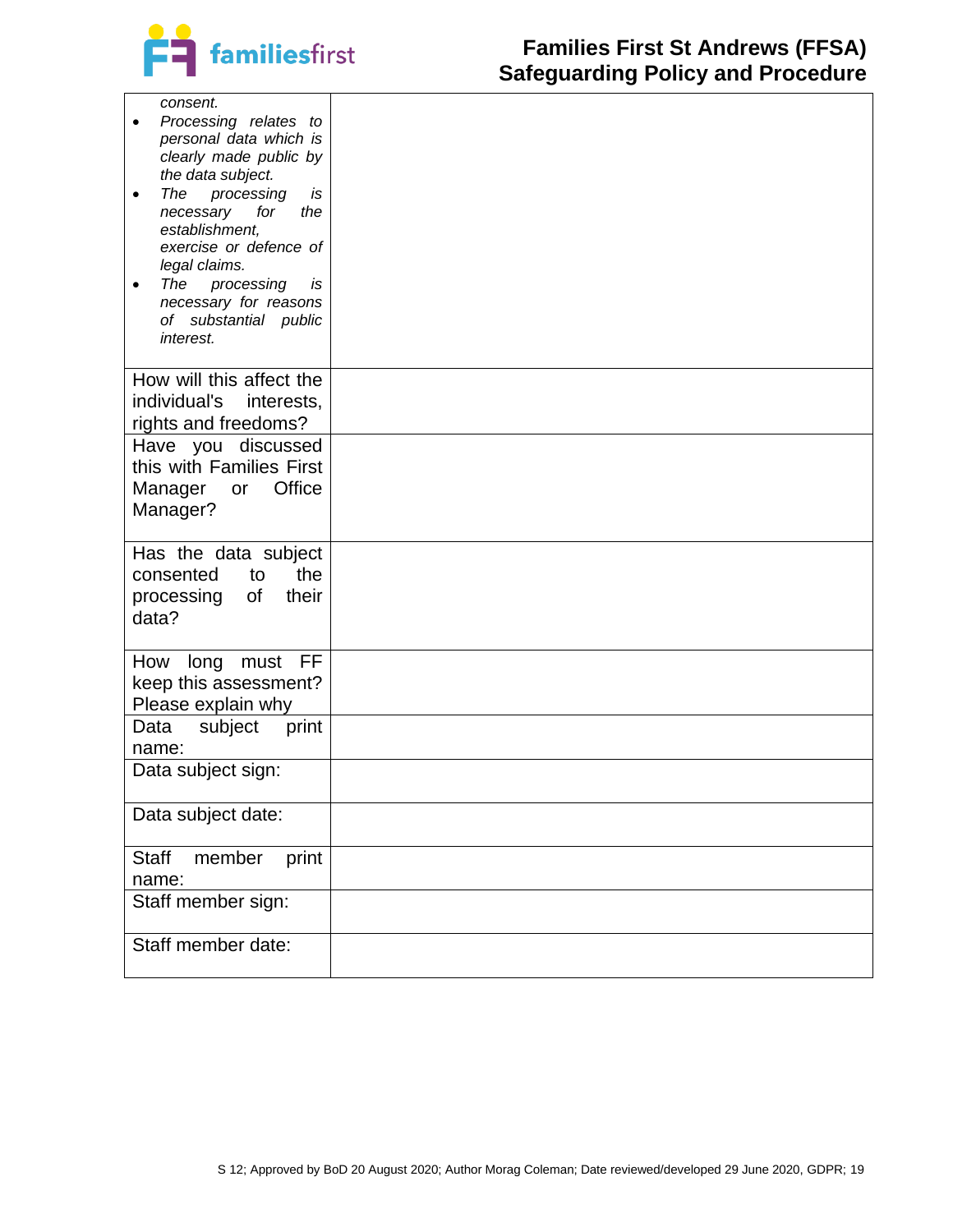

# **Appendix G**

#### **Data Protection Impact Assessments (DPIA)**

| What is the activity<br>that needs a DPIA?                                                       |  |
|--------------------------------------------------------------------------------------------------|--|
| Date of DPIA:                                                                                    |  |
| Will the processing of<br>data pose a high risk<br>to an individual's data<br>protection rights? |  |
| the<br>ls<br>processing<br>necessary<br>and<br>proportionate<br>in<br>relation to its purpose?   |  |
| What are the risks to<br>FF people?                                                              |  |
| What can we do to<br>minimise those risks<br>and protect personal<br>information?                |  |
| Have you discussed<br>this with Families First<br>Office<br>Manager<br>or<br>Manager?            |  |
| <b>FF</b><br>How long must<br>keep this assessment?<br>Please explain why.                       |  |
| <b>Staff</b><br>member<br>print<br>name:                                                         |  |
| Staff member sign:                                                                               |  |
| Staff member date:                                                                               |  |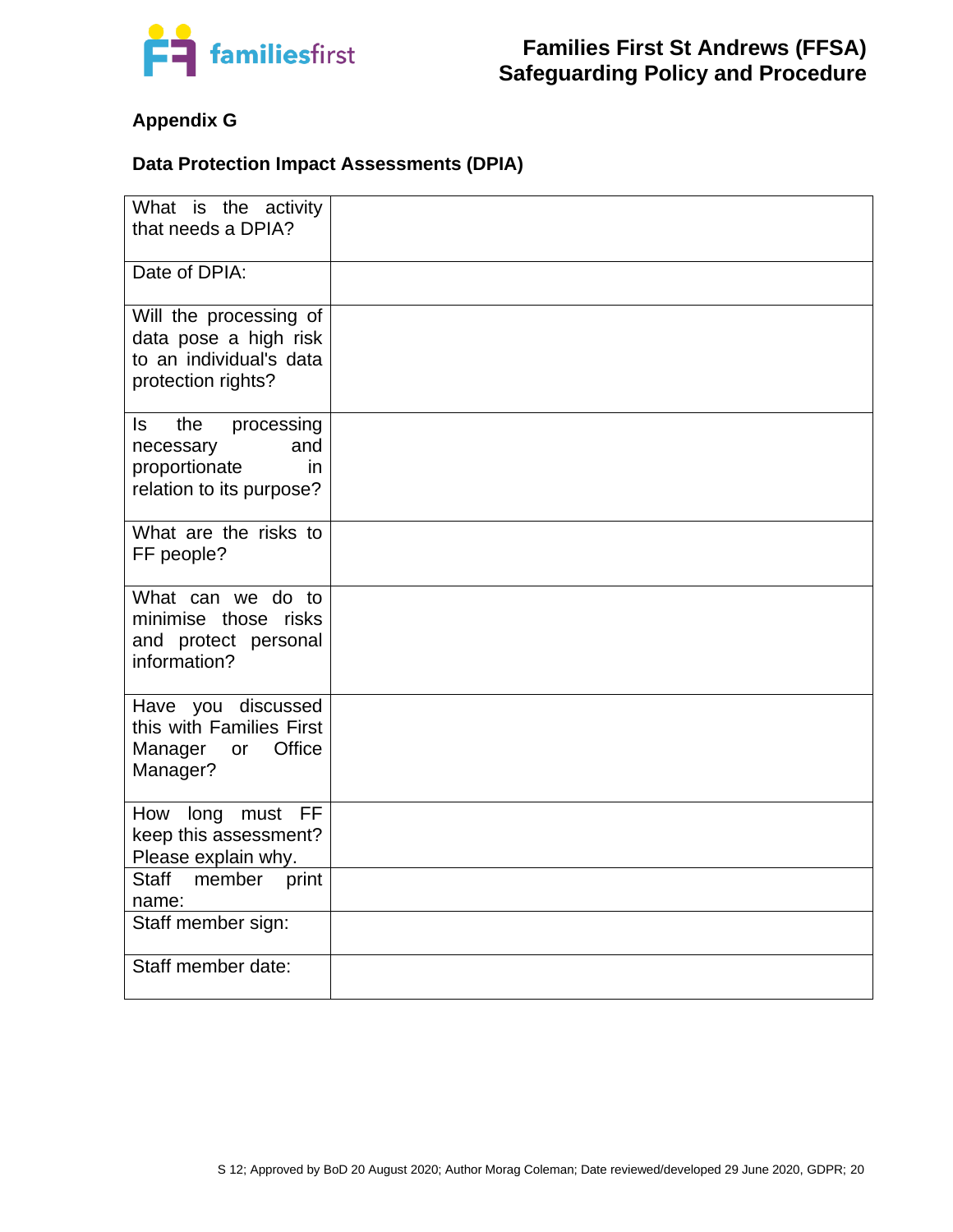

# **Appendix H**

#### **Subject Access Request (SAR) form**

All data and information received and held by Families First, in line with the General Data Protection Regulation (GDPR) 2018, is used solely for the purposes of:

- Offering meaningful services.
- Collating anonymised statistics for reporting to funders about the work we do.
- Collating anonymised statistics to apply for funding.
- Protecting vulnerable children and adults.

Personal data supplied on this form will be held as a paper copy (in a locked filing cabinet) and on computer (password protected) and used in accordance with GDPR 2018. The information provided on this form will help Families First deal with the request outlined below.

Under normal circumstances, unless there has been an incident of concern, we keep all personal information on service users for a year after leaving service. We do this in case any immediate queries are raised, or the service user should return into service.

After that year we keep a factual record of name, dates in service, services used, reason for being in service and names of staff and volunteers who worked with the service user. We keep this information in case it is required, in the future, for child and adult protection purposes.

| Name of person asking<br>for the information?<br>Date of request:                                  |  |
|----------------------------------------------------------------------------------------------------|--|
| What information would<br>you like?                                                                |  |
| Why would you like this<br>information?                                                            |  |
| Are there specific dates<br>that would help Families<br>First find the information<br>you require? |  |
| useful<br>other<br>Any<br>information?                                                             |  |
| Sign:                                                                                              |  |
| Date:                                                                                              |  |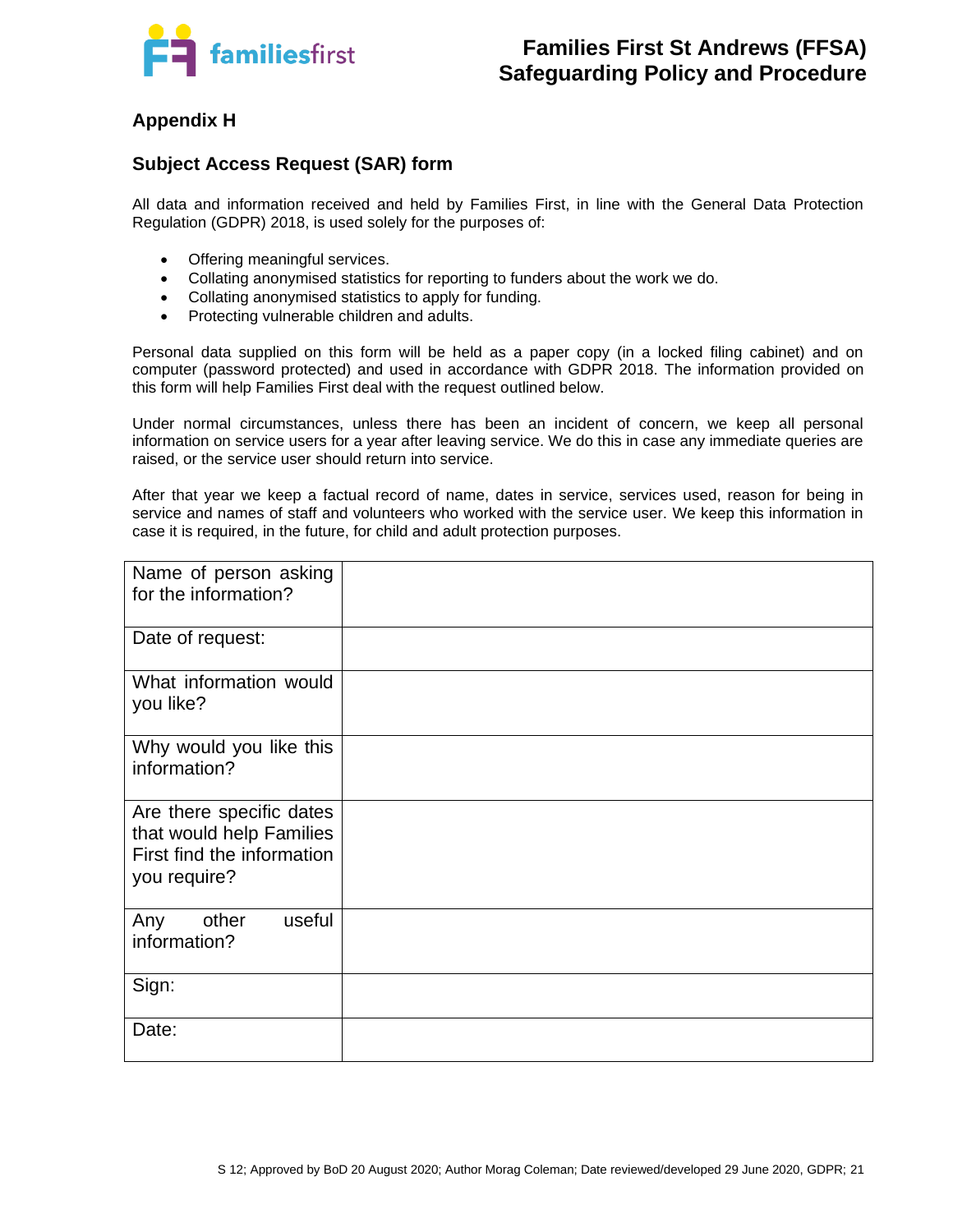

# **Appendix I**

#### **Families First response form for dealing with a subject access request**

All data and information received and held by Families First, in line with the General Data Protection Regulation (GDPR) 2018, is used solely for the purposes of:

- Offering meaningful services.
- Collating anonymised statistics for reporting to funders about the work we do.
- Collating anonymised statistics to apply for funding.
- Protecting vulnerable children and adults.

Personal data supplied on this form will be held as a paper copy (in a locked filing cabinet) and on computer (password protected) and used in accordance with GDPR 2018. The information provided on this form will help Families First deal with the request outlined below.

Under normal circumstances, unless there has been an incident of concern, we keep all personal information on service users for a year after leaving service. We do this in case any immediate queries are raised, or the service user should return into service.

After that year we keep a factual record of name, dates in service, services used, reason for being in service and names of staff and volunteers who worked with the service user. We keep this information in case it is required, in the future, for child and adult protection purposes.

| Name of person asking<br>for the information?                                                |  |
|----------------------------------------------------------------------------------------------|--|
| Date of request:                                                                             |  |
| What information would<br>they like?                                                         |  |
| Why do they want this<br>information?                                                        |  |
| Are there specific dates<br>that would help Families<br>find<br>First<br>the<br>information? |  |
| other<br>useful<br>Any<br>information?                                                       |  |
| What did Families First<br>do about this request?                                            |  |
| Did Families First need<br>to involve 3rd parties? If<br>so, please state why.               |  |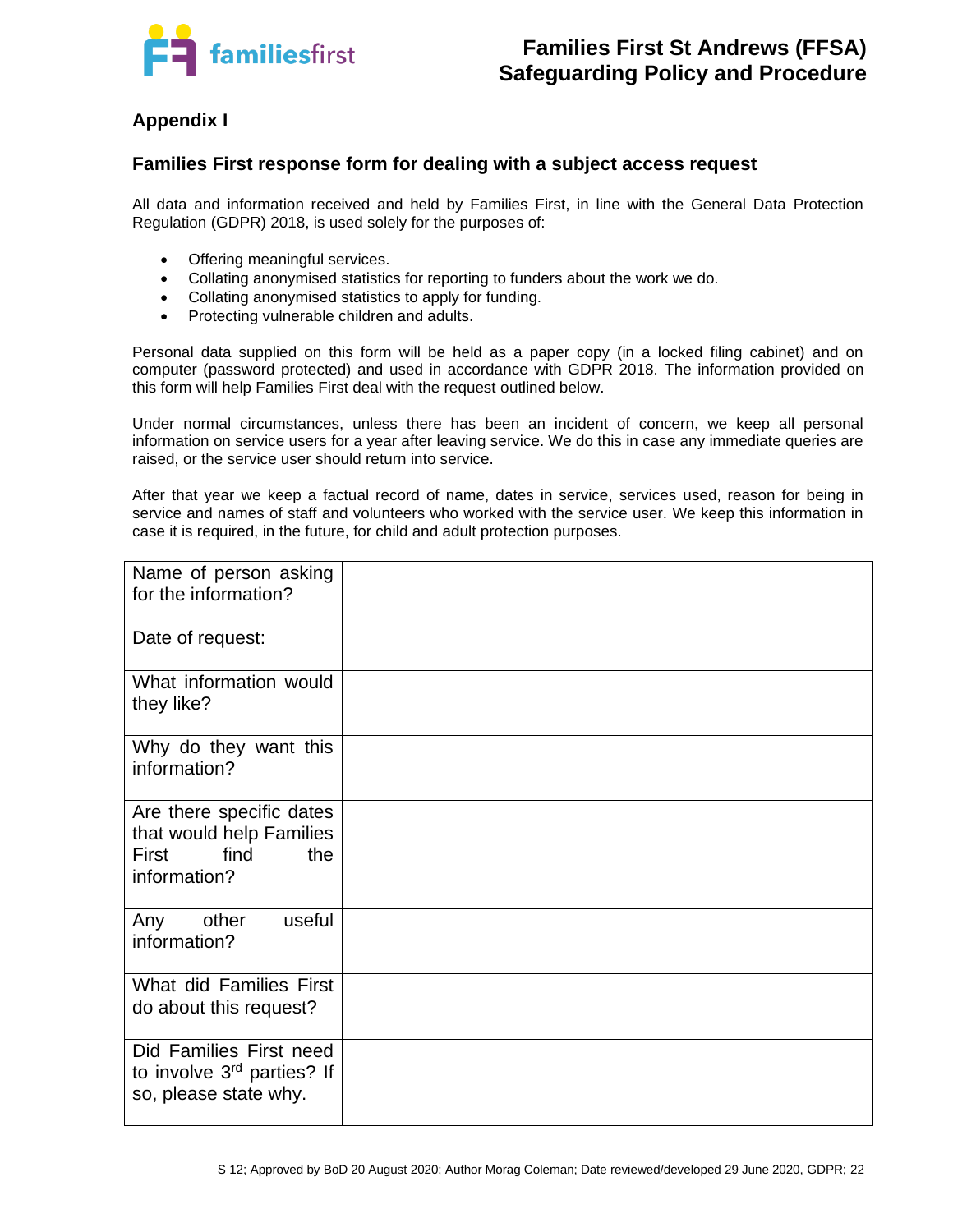

| Print name: |  |
|-------------|--|
| Sign:       |  |
| Date:       |  |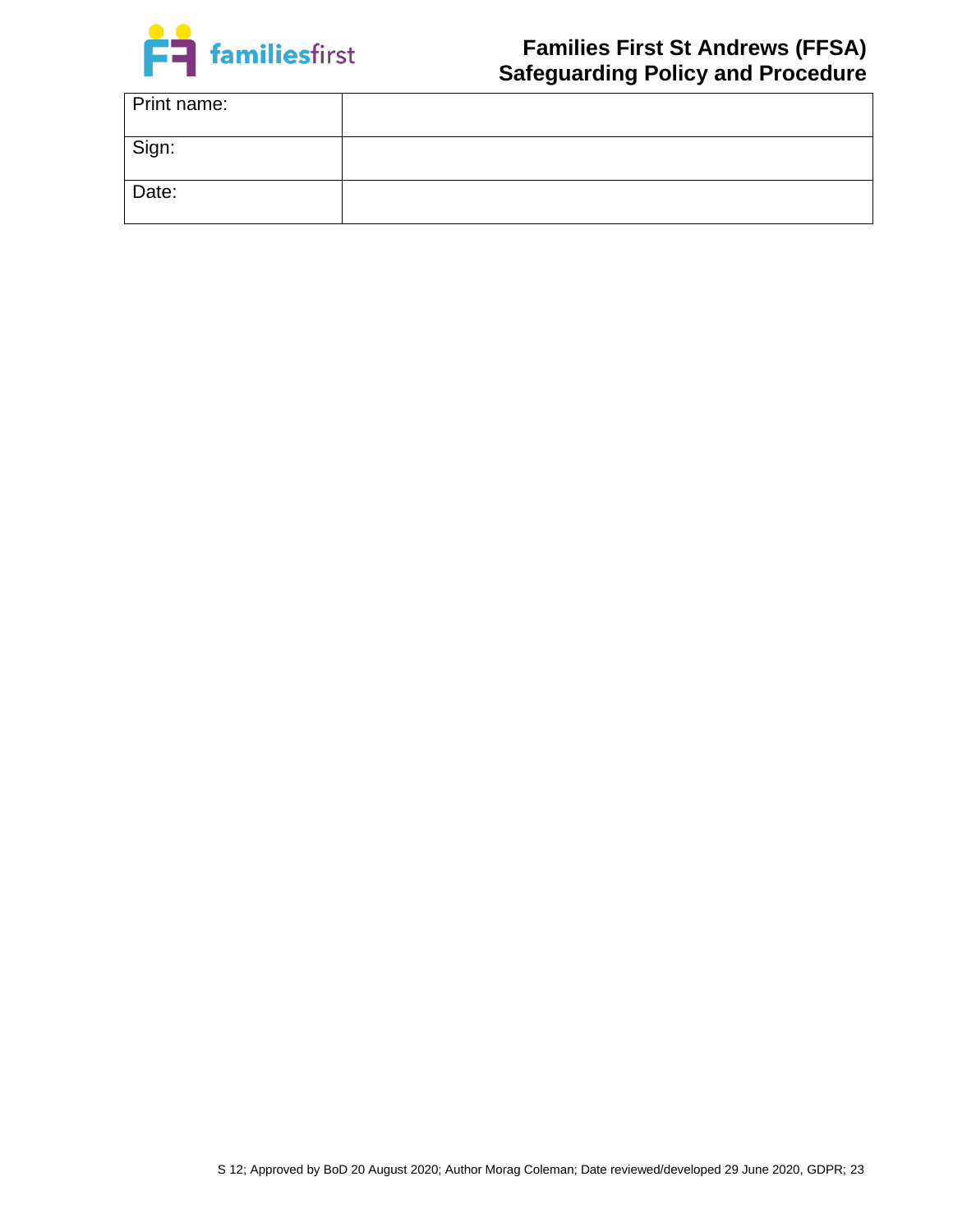

# **Appendix J**

#### **Families First Data Breach form**

All data and information received and held by Families First, in line with the General Data Protection Regulation (GDPR) 2018, is used solely for the purposes of:

- Offering meaningful services.
- Collating anonymised statistics for reporting to funders about the work we do.
- Collating anonymised statistics to apply for funding.
- Protecting vulnerable children and adults.

Personal data supplied on this form will be held as a paper copy (in a locked filing cabinet) and on computer (password protected) and used in accordance with GDPR 2018. The information provided on this form will help Families First deal with the data breach outlined below.

Under normal circumstances, unless there has been an incident of concern, we keep all personal information on service users for a year after leaving service. We do this in case any immediate queries are raised, or the service user should return into service.

After that year we keep a factual record of name, dates in service, services used, reason for being in service and names of staff and volunteers who worked with the service user. We keep this information in case it is required, in the future, for child and adult protection purposes.

| Name<br><b>of</b><br>person<br>notifying the breach?                    |  |
|-------------------------------------------------------------------------|--|
| Date of notification:                                                   |  |
| What do they believe<br>has happened?                                   |  |
| When did the breach<br>happen?                                          |  |
| When was the breach<br>discovered?                                      |  |
| How did it happen?                                                      |  |
| Did FF have measures<br>in place that could have<br>stopped the breach? |  |
| How many people have<br>been affected by the<br>breach?                 |  |
| What is the potential<br>detriment to people?                           |  |